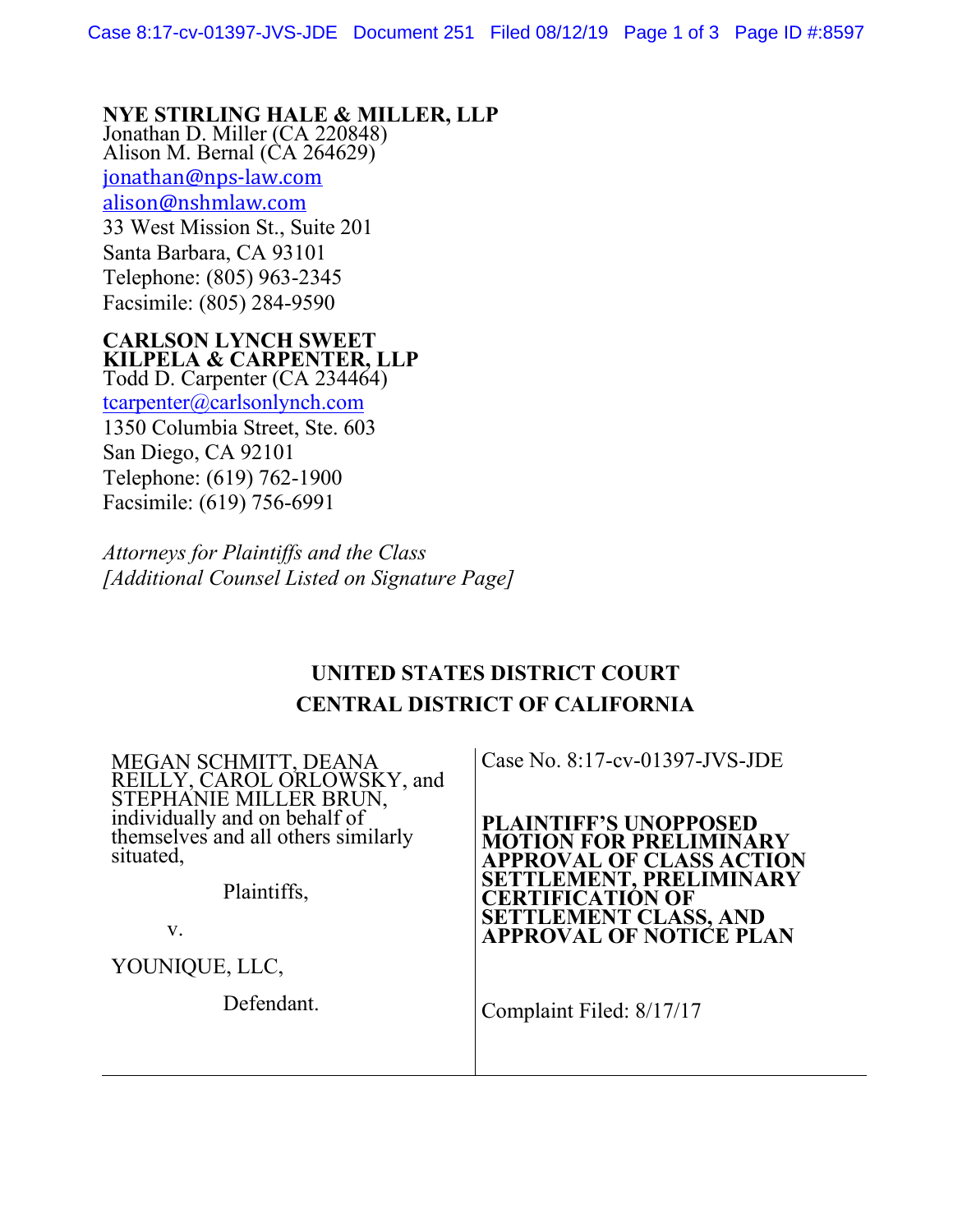Plaintiffs MEGAN SCHMITT, DEANA REILLY, and STEPHANIE MILLER BRUN, ("Plaintiffs") respectfully move this Court for an Order preliminarily approving the proposed class action settlement ("Settlement"), approving the form of notice, and scheduling the final approval hearing as set forth in the Settlement Agreement attached as Exhibit 1 to the Declaration of Adam Gonnelli ("Gonnelli Declaration"). Specifically, the Parties ask that the Court enter the proposed Order, thereby

- 1. granting Preliminary Approval of the Settlement;
- 2. approving the proposed Notice Program;
- 3. appointing the Heffler Claims Group as Settlement Administrator and directing it to commence the Notice Program;
- 4. conditionally certifying the proposed Class for the purposes of Settlement;
- 5. appointing Plaintiffs and certain other class members as Class Representatives for the Settlement Class and their counsel as Class Counsel for the Settlement Class; and
- 6. setting a schedule for settlement procedures filings and scheduling a Final Approval Hearing.

In support of this Unopposed Motion, Plaintiffs rely on the attached Memorandum of Law, the Declarations of Adam Gonnelli and Scott Fenwick and their supporting exhibits, all documents filed therewith, and the arguments of counsel.

Respectfully submitted on this 12th day of August, 2019.

*Signatures of counsel on following page.*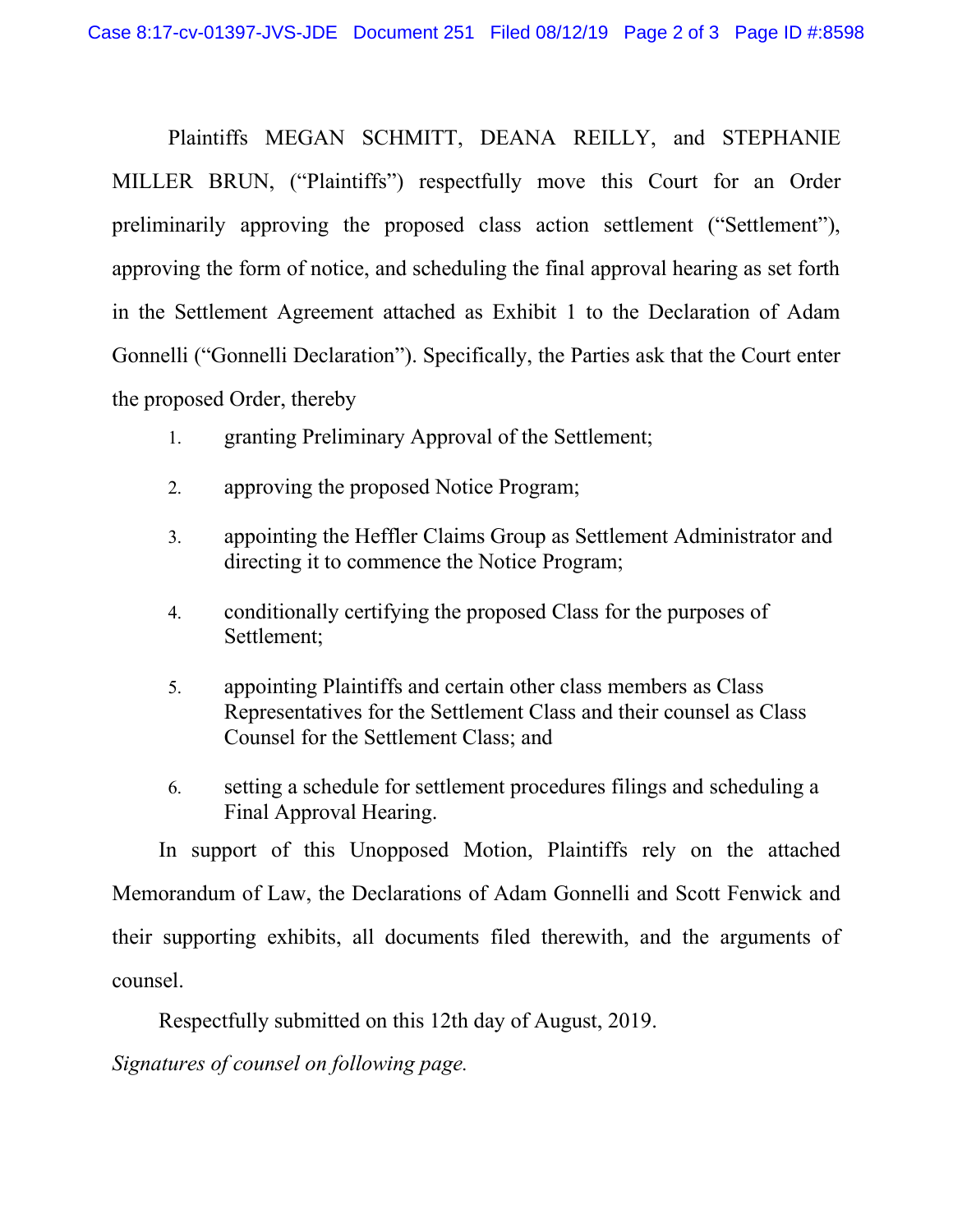Dated: August 12, 2019 NYE, STIRLING, HALE & MILLER, LLP

By: */s/*<br>Jonathan D. Miller (CA 220848) Alison M. Bernal  $(\hat{C}A 264629)$ 33 West Mission St., Suite 201 Santa Barbara, CA 93101 Telephone: (805) 963-2345 Facsimile: (805) 284-9590 [jonathan@nshmlaw.com](mailto:jonathan@nshmlaw.com) [alison@nshmlaw.com](mailto:alison@nshmlaw.com)

### CARLSON LYNCH SWEET KILPELA & CARPENTER, LLP

By: */s/*

Todd D. Carpenter (CA 234464) 1350 Columbia Street, Ste. 603 San Diego, CA 92101 Telephone: (619) 762-1900 Facsimile: (619) 756-6991 [tcarpenter@carlsonlynch.com](mailto:tcarpenter@carlsonlynch.com)

### THE SULTZER LAW GROUP P.C.

By: */s/*

Adam Gonnelli, Esq. 280 Highway 35, Suite 304 Red Bank, NJ 07701 Tel: (732) 741-4290 Fax: (888) 749-7747 [gonnellia@thesultzerlawgroup.com](mailto:gonnellia@thesultzerlawgroup.com)

# WALSH, LLC

By: */s/*

 Bonner Walsh, Esq. 1561 Long Haul Road Grangeville, ID 83530 Tel: (541) 359-2827 Fax: (866) 503-8206 [bonner@walshpllc.com](mailto:bonner@walshpllc.com)

*Attorneys for Plaintiffs and the Class*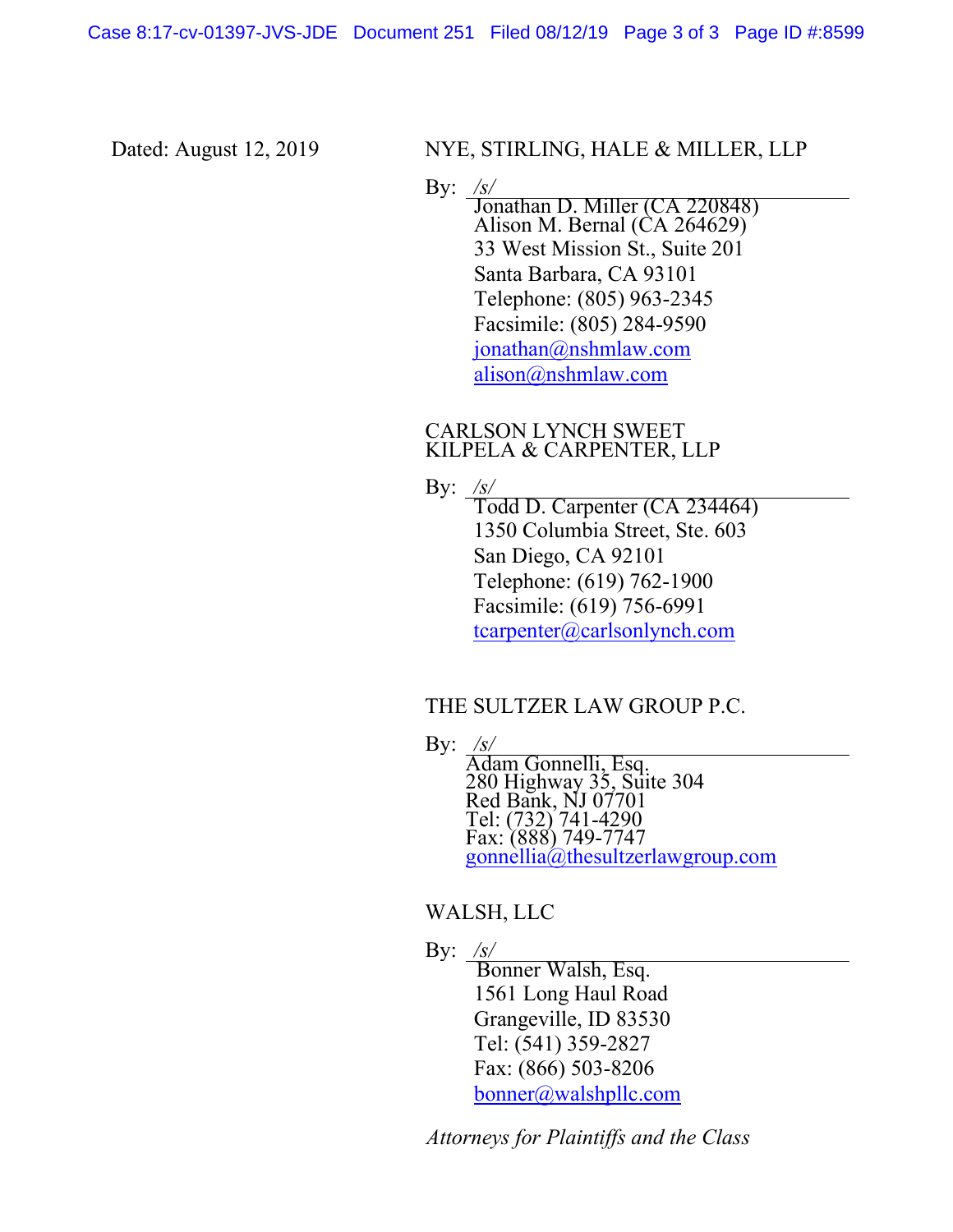Case 8:17-cv-01397-JVS-JDE Document 251-2 Filed 08/12/19 Page 1 of 36 Page ID #:8686

# **NYE STIRLING HALE & MILLER, LLP** Jonathan D. Miller (CA 220848)

Alison M. Bernal  $(\hat{C}A 264629)$  $jonathan@nps-law.com$ [alison@nshmlaw.com](mailto:alison@nshmlaw.com) 33 West Mission St., Suite 201 Santa Barbara, CA 93101 Telephone: (805) 963-2345 Facsimile: (805) 284-9590

### **CARLSON LYNCH SWEET KILPELA & CARPENTER, LLP**

Todd D. Carpenter (CA 234464) [tcarpenter@carlsonlynch.com](mailto:tcarpenter@carlsonlynch.com) 1350 Columbia Street, Ste. 603 San Diego, CA 92101 Telephone: (619) 762-1900 Facsimile: (619) 756-6991

*Attorneys for Plaintiffs and the Class [Additional Counsel Listed on Signature Page]*

# **UNITED STATES DISTRICT COURT CENTRAL DISTRICT OF CALIFORNIA**

| MEGAN SCHMITT, DEANA<br>REILLY, CAROL ORLOWSKY, and<br>STEPHANIE MILLER BRUN,<br>individually and on behalf of<br>themselves and all others similarly<br>situated,<br>Plaintiffs,<br>V. | Case No. 8:17-cv-01397-JVS-JDE<br><b>PLAINTIFFS'</b><br><b>MEMORANDUM OF LAW</b><br><b>IN SUPPORT OF MOTION</b><br><b>FOR PRELIMINARY</b><br><b>REDACTED</b><br><b>CERTIFICATION OF</b><br><b>SETTLEMENT CLASS,</b><br><b>PRELIMINARY</b><br><b>APPROVAL OF</b> |
|-----------------------------------------------------------------------------------------------------------------------------------------------------------------------------------------|-----------------------------------------------------------------------------------------------------------------------------------------------------------------------------------------------------------------------------------------------------------------|
| YOUNIQUE, LLC,<br>Defendant.                                                                                                                                                            | <b>SETTLEMENT, AND</b><br><b>AUTHORIZATION OF</b><br><b>NOTICE</b><br>Complaint Filed: 8/17/17                                                                                                                                                                  |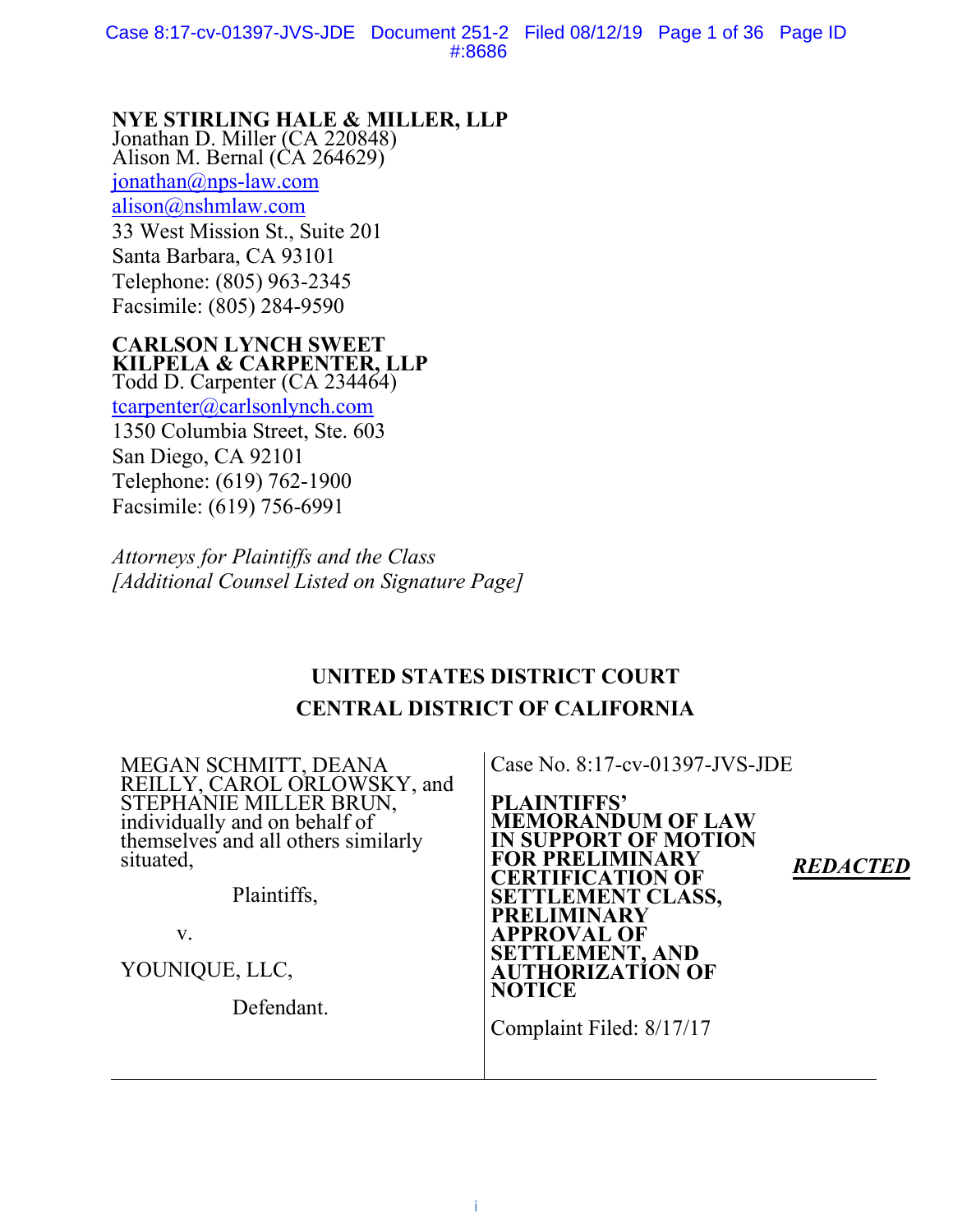# **TABLE OF CONTENTS**

| Page(s) |
|---------|
|---------|

| $\mathbf{I}$ .                                                    |
|-------------------------------------------------------------------|
| FACTUAL AND PROCEDURAL BACKGROUND3<br>II.                         |
|                                                                   |
|                                                                   |
|                                                                   |
| D. Attorneys' Fees And Class Representative Compensation9         |
| III.                                                              |
|                                                                   |
|                                                                   |
| 2. The Class Meets The Requirements Of Rule 23(b)(3)12            |
| B. The Proposed Settlement Should Be Preliminarily Approved14     |
| 1. The Rule 23(e)(2) Factors Weigh In Favor Of Preliminary<br>.15 |
| The Class Representatives And Class Counsel Have<br>a.            |
| b. The Proposal Was Negotiated At Arm's Length16                  |
| c. The Relief Provided To the Class Is Adequate17                 |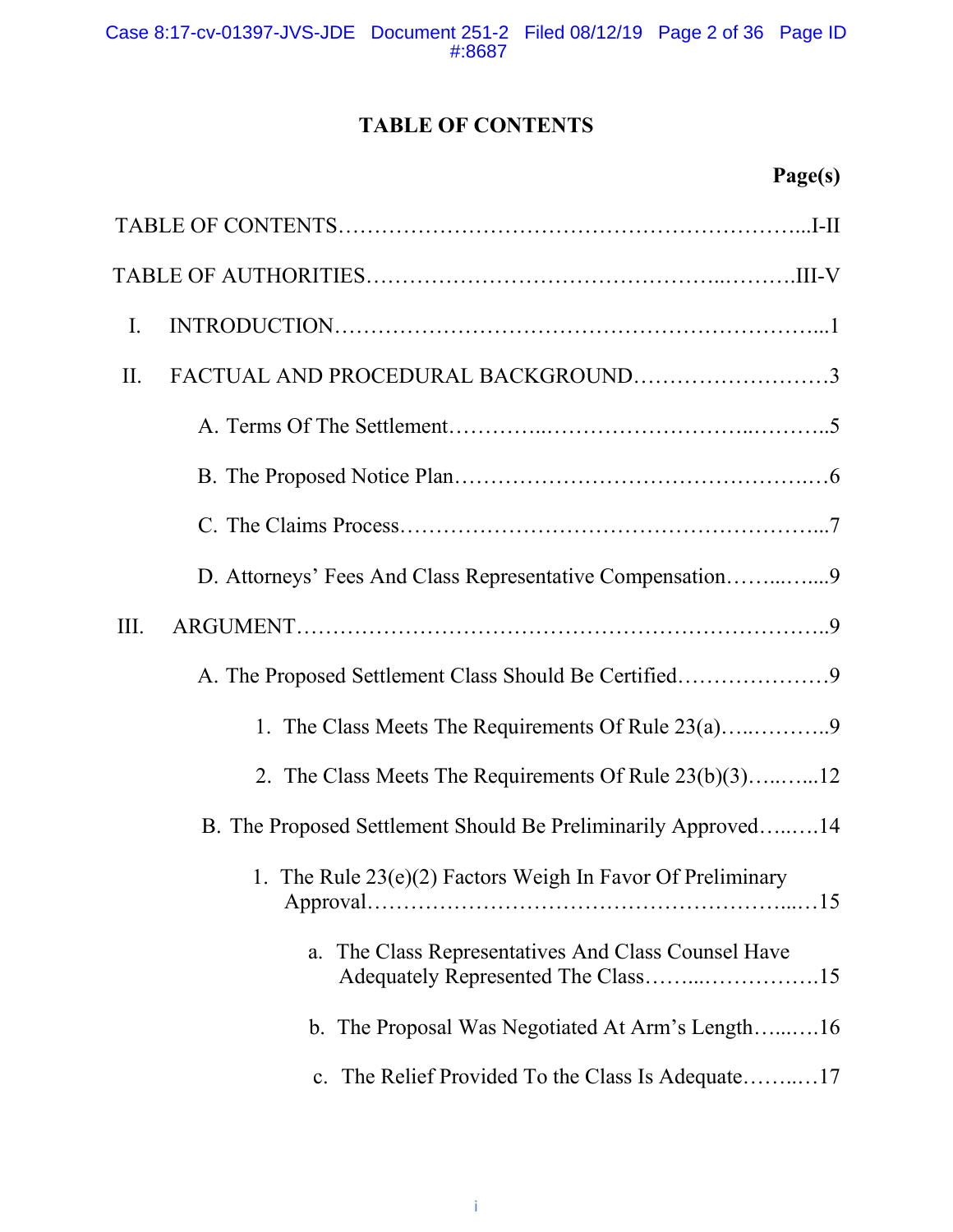### Case 8:17-cv-01397-JVS-JDE Document 251-2 Filed 08/12/19 Page 3 of 36 Page ID #:8688

| i. The Costs, Risks, And Delay of Trial And Appeal17                                                               |
|--------------------------------------------------------------------------------------------------------------------|
| ii. The Effectiveness of Class Notice And Processing Of                                                            |
|                                                                                                                    |
| iv. There Exists No Agreement Require To Be Identified                                                             |
| d. The Proposal Treats Members Of The Settlement Class                                                             |
| 2. The Proposed Settlement Satisfies The Churchill Factors23                                                       |
| a.                                                                                                                 |
| b. The Extent of Discovery Completed And The Stage Of<br>$\ldots$ . 24                                             |
| c. The Presence Of A Government Participant25                                                                      |
| d. The Reaction Of Members Of The Settlement Class To                                                              |
|                                                                                                                    |
| 1. The Settlement Provides For the Best Method Of Notice                                                           |
| 2. The Proposed Form Of Notice Adequately Informs Settlement<br>Class Members Of The Settlement And Their Right to |
|                                                                                                                    |
| IV.                                                                                                                |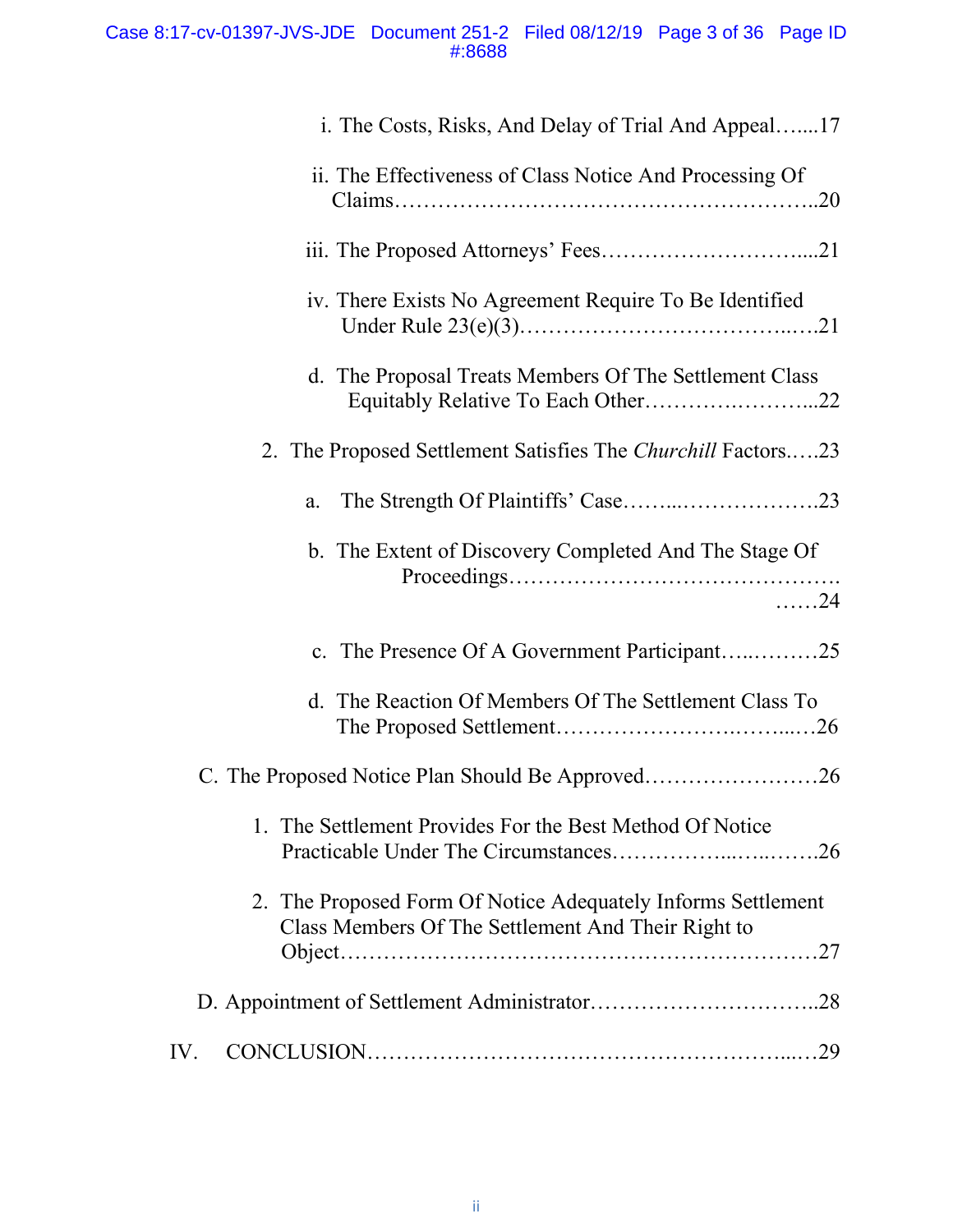# **TABLE OF AUTHORITIES**

# **Page(s)**

# **Cases**

| Amchem Prods. v. Windsor,                                           |
|---------------------------------------------------------------------|
| Beaver v. Tarsadia Hotels,<br>No. 11-cv-01842-GPC-KSC,              |
| In re Cathode Ray Tube (CRT) Antitrust Litig.,<br>No. C-07-5944-SC, |
| Chambers v. Whirlpool Corp.,                                        |
| Chester v. $TJX$ Cos.,<br>No 5:15-cv-01437-ODW (DTB),               |
| Churchill Vill., L.L.C. v. Gen. Elec.,                              |
| Espinosa v. Ahearn (In re Hyundai & Kia Fuel Econ. Litig.),         |
| Ford v. CEC Entm't Inc.,<br>No.: 14cv677 JLS (JLB),                 |
| G. F. v. Contra Costa Cnty.,<br>No. 13-cv-03667-MEJ,                |
| Hanlon v. Chrysler Corp.,                                           |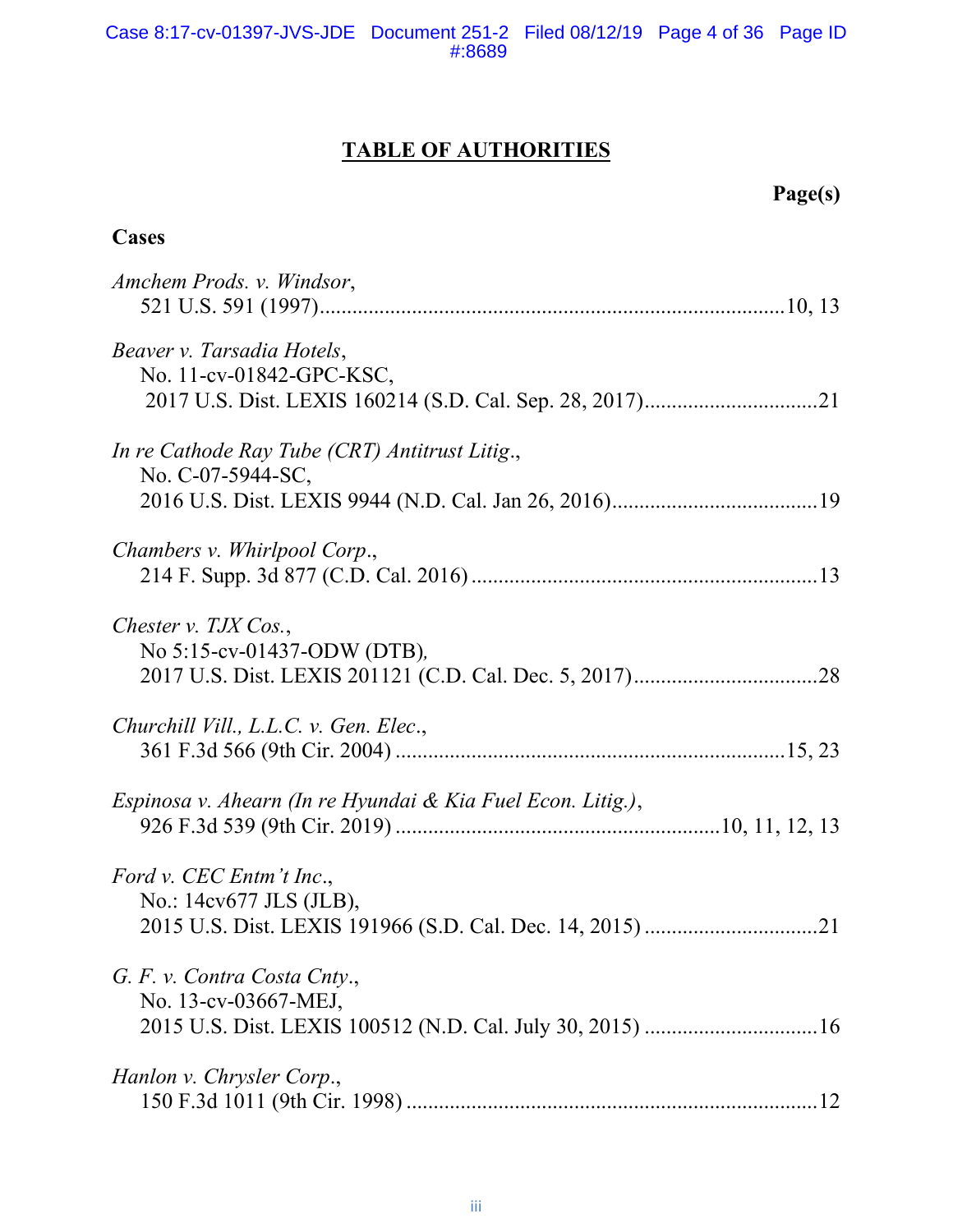| <i>Hartless v. Clorox Co.,</i>                                                                                |  |
|---------------------------------------------------------------------------------------------------------------|--|
| Jones v. Netcom, Inc. (In re Bluetooth Headset Products Liab. Litig.),                                        |  |
| Just Film, Inc. v. Buono,                                                                                     |  |
| In re Lenovo Adware Litig.,<br>No. 15-md-02624-HSG,                                                           |  |
| Lilly v. Jamba Juice Co.,<br>No. 13-cv-02998-JST,                                                             |  |
| McKenzie v. Fed. Express Corp.,<br>No. CV 10-02420 GAF,                                                       |  |
| Moore v. Verizon Commc'ns Inc.,<br>No. C 09-1823,<br>2013 U.S. Dist. LEXIS 122901 (N.D. Cal. Aug. 28, 2013)19 |  |
| Nat'l Rural Telecomms. Coop. v. DIRECTV, Inc.,                                                                |  |
| In re Netflix Privacy Litig.,<br>No.: 5:11-CV-00379 EJD,<br>2013 U.S. Dist. LEXIS 37286 (N.D. Cal. Mar. 18,   |  |
| Officers for Justice v. Civil Serv. Comm'n of City & Cty. of S.F.,                                            |  |
| Pederson v. Airport Terminal Servs.,<br>2018 No. CV 15-02400-VAP,                                             |  |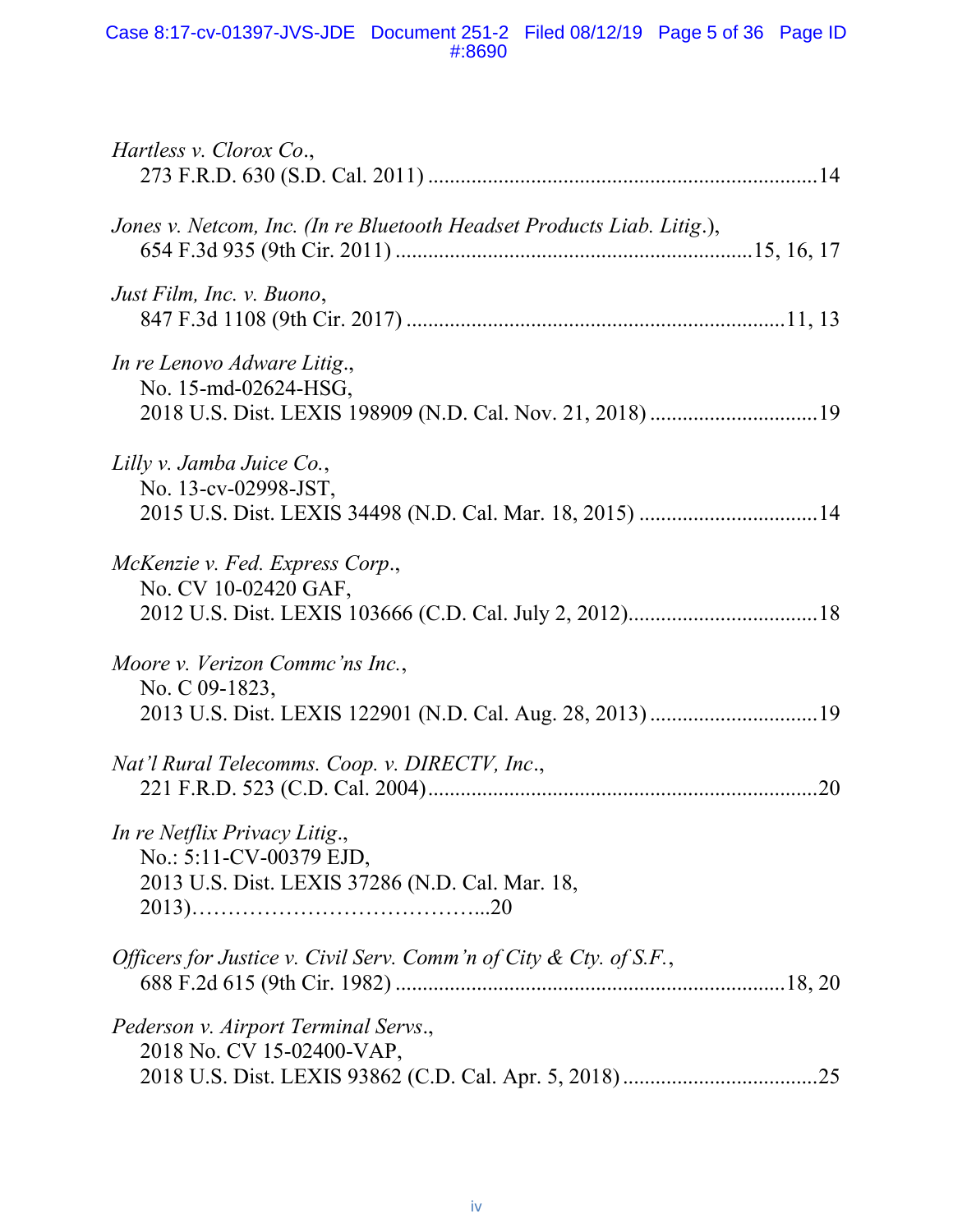| Retta v. Millennium Prods.,<br>No. CV15-1801 PSG AJWx    |
|----------------------------------------------------------|
|                                                          |
| Sullivan v. DB Investments, Inc.,                        |
|                                                          |
| Tait v. BSH Home Appliances Corp.,                       |
| No.: SACV 10-0711-DOC (ANx),                             |
| 2015 U.S. Dist. LEXIS 98546 (C.D. Cal. Jul. 27,          |
|                                                          |
| Tyson Foods, Inc. v. Bouaphakeo,                         |
|                                                          |
| <i>Wal-Mart Stores, Inc. v. Dukes,</i>                   |
|                                                          |
| <i>Wallace v. Countrywide Home Loans. Inc.,</i>          |
| NO. SACV 08-1463-JLS,                                    |
| 2015 U.S. Dist. LEXIS 190929 (C.D. Cal. Apr. 17, 2015)17 |
| <b>Statutes</b>                                          |
|                                                          |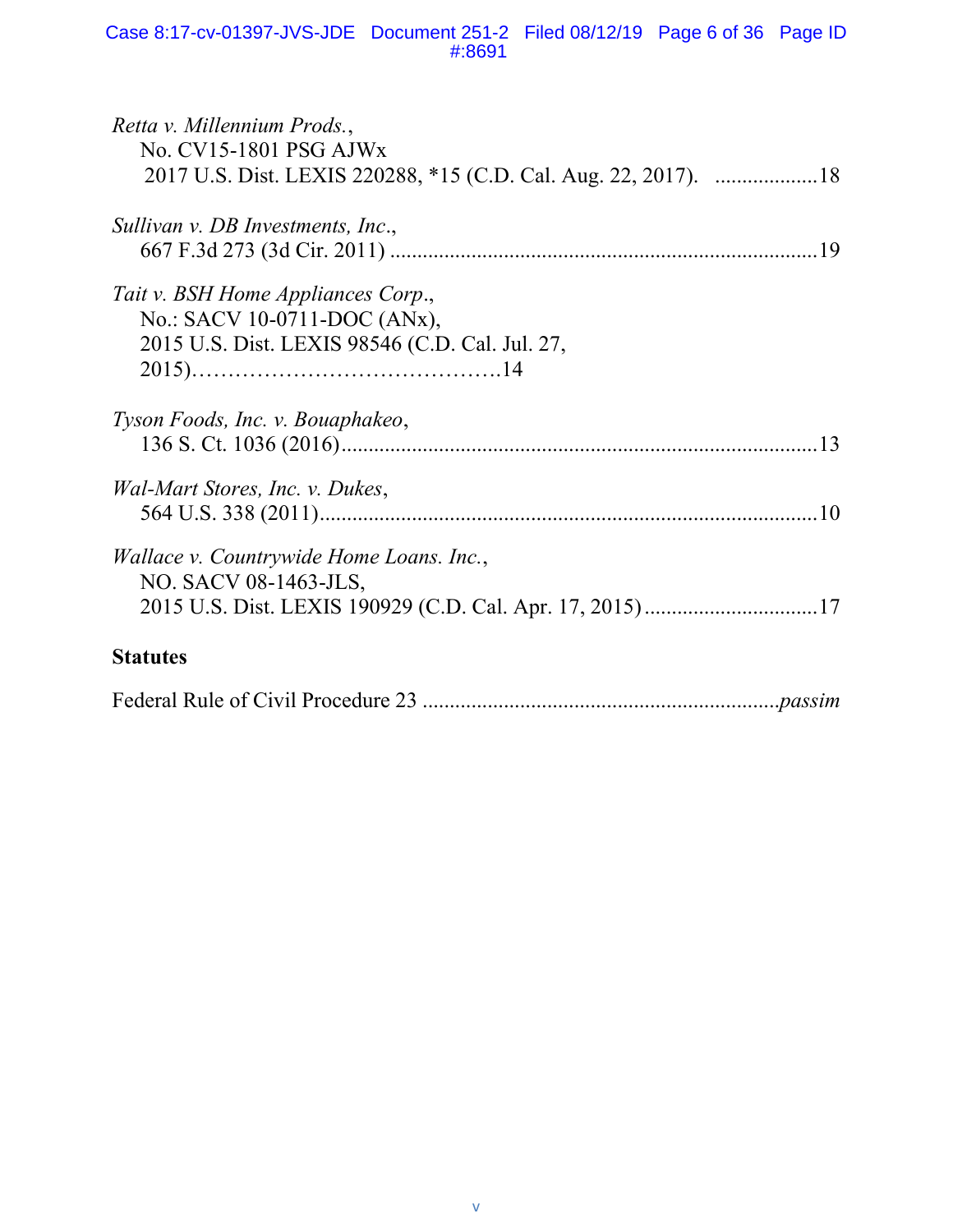Plaintiffs Megan Schmitt, Deana Reilly, and Stephanie Miller Brun ("Plaintiffs") submit this memorandum in support of their Motion for Preliminary Certification of Settlement Class, Preliminary Approval of Settlement, and Authorization of Notice.

# **I. INTRODUCTION**

Plaintiffs allege that Defendant Younique LLC ("Defendant") sold "Moodstruck 3D Fiber Lashes" (the "Product") while representing that the lashes component of the Product was composed of "Natural Fibers" and "100% Natural Green Tea fibers", when in, fact, the lashes were synthetic. Plaintiffs further allege that consumers were injured by paying a price premium for the Product based on Defendant's misrepresentation. Defendant denies these claims.

Plaintiffs and Defendant Younique LLC ("Defendant"), through their counsel (collectively, "the Parties"), have negotiated a proposed settlement ("Settlement Agreement") that provides substantial benefits to a broader class of consumers than the Court certified during the litigation (the "Settlement Class"). 1

<sup>&</sup>lt;sup>1</sup> "Settlement Class" means all persons who (1) during the Class Period, resided in one of the following states: California, Ohio, Florida, Michigan, Minnesota, Missouri, New Jersey, Pennsylvania, Tennessee, Texas, and Washington; and (2) purchased one or more Products for personal, family or household use and not for resale. (Settlement Agreement II.Z.)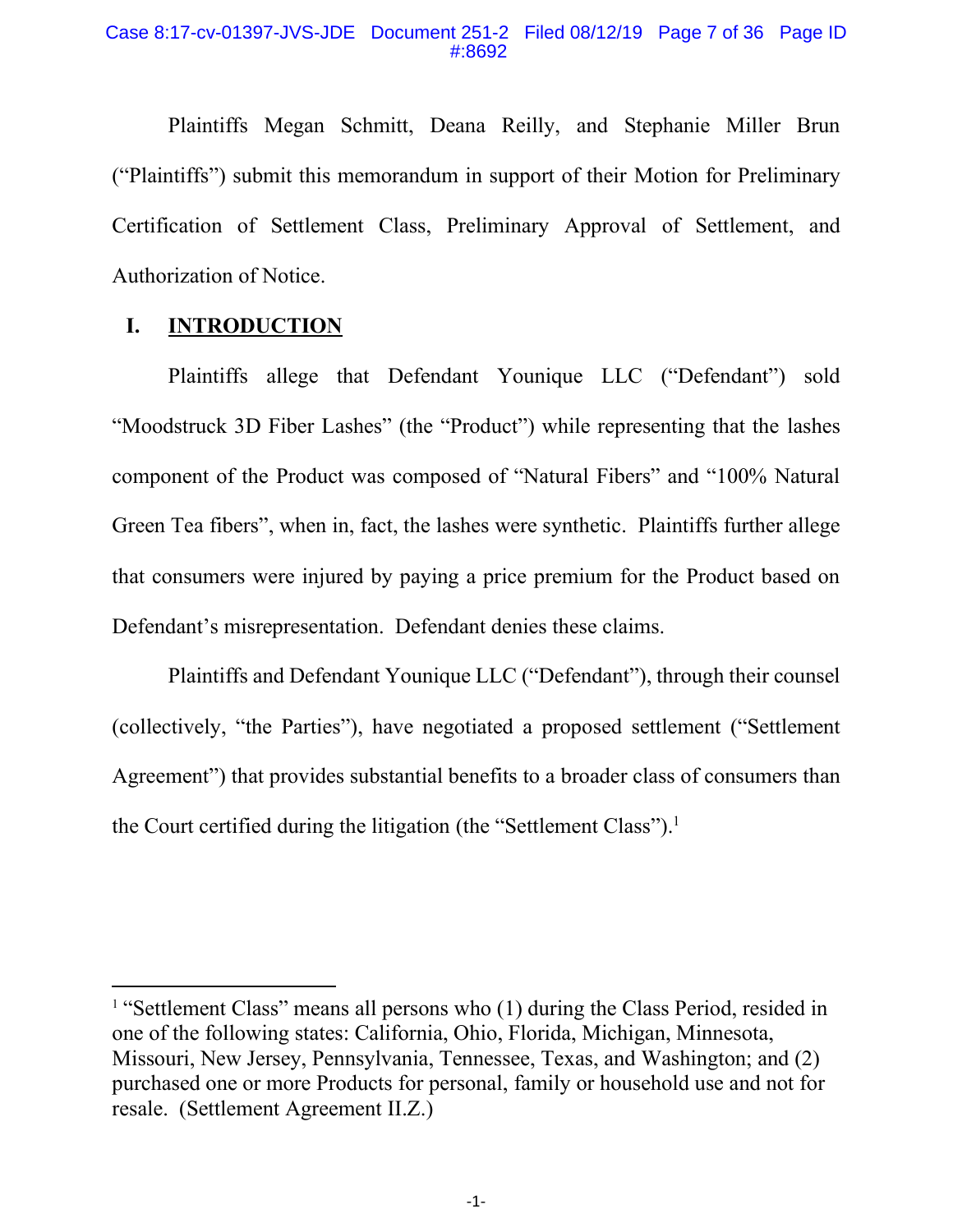### Case 8:17-cv-01397-JVS-JDE Document 251-2 Filed 08/12/19 Page 8 of 36 Page ID #:8693

The proposed settlement provides for the creation of a Settlement Fund<sup>2</sup> in the amount \$3,250,000.00 which shall pay for: (1) any necessary taxes and tax expenses related to the Fund, if any; (2) all payments of valid claims from members of the Settlement Class; (3) attorneys' fees and costs to be determined by the Court; (4) Class Representative service awards; and (5) all costs of settlement notice and administration. Settlement Agreement § IV.A.1; Exhibit 1 to the Declaration of Adam Gonnelli ("Gonnelli Decl."). The Settlement Agreement establishes a claims process whereby consumers may obtain monetary compensation by submitting an approved Claim Form. *Id*. at § V. Defendant has also agreed to conduct testing of fiber lash products for which Younique describes the ingredients thereof as "natural" for a period of three years. *Id.* at §IV.B.1.

Plaintiffs respectfully submit that the terms of the Settlement are fair, reasonable and adequate in light of the factors set forth in the recent amendments to Rule  $23(e)(2)$  and that the requirements for Final Approval will ultimately be satisfied. However, for Preliminary Approval, the Court need only assess whether the Settlement Agreement is within the range of what may be found to be fair, adequate, and reasonable, so that the Settlement Class members can be notified of the proposed Settlement and a Final Approval Hearing can be scheduled. Once

<sup>&</sup>lt;sup>2</sup> Any terms not otherwise defined herein have the same meaning as in the Class Settlement Agreement, filed concurrently herewith.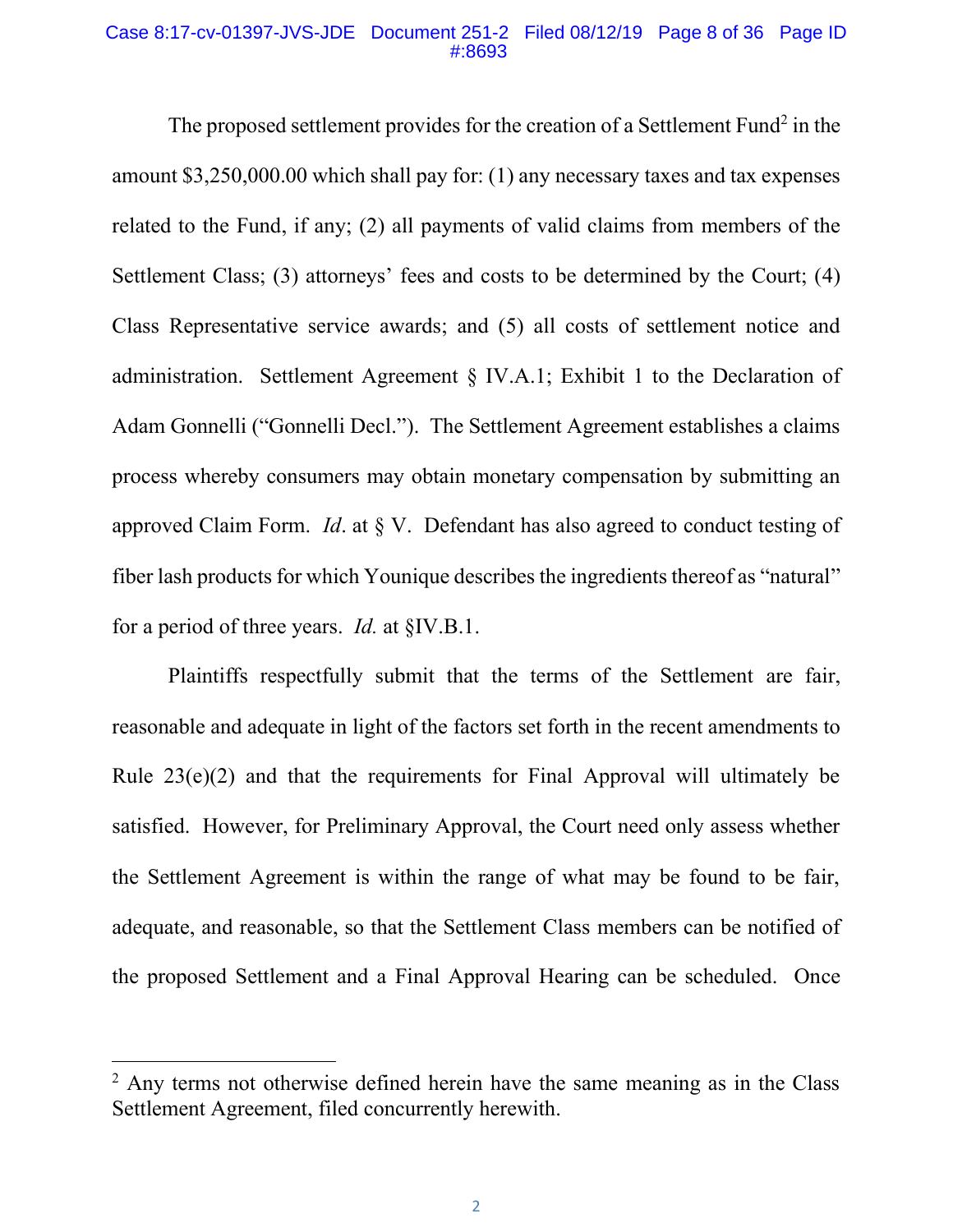### Case 8:17-cv-01397-JVS-JDE Document 251-2 Filed 08/12/19 Page 9 of 36 Page ID #:8694

Settlement Class members have received notice and had the opportunity to file claims, opt out, or object, Plaintiffs will ask the Court to grant final approval.

At this preliminary stage, Plaintiffs respectfully request that the Court enter an Order: (1) preliminarily certifying the Settlement Class; (2) preliminarily approving this Agreement for purposes of issuing Class Notice; (3) approving the Class Notice and Notice Plan; (4) appointing the Settlement Administrator; (5) appointing Class Counsel as counsel for the Settlement Class; and (6) setting all related dates.

# **II. FACTUAL AND PROCEDURAL BACKGROUND**

Defendant sold the Product online and through persons known as "presenters" between October 1, 2012 and July 31, 2015. Plaintiff Megan Schmitt filed this action on August 14, 2017, alleging that Defendant's representation that the Product fibers were composed of "Natural Fibers" and "100% Natural Green Tea fibers", constituted fraudulent, unfair, unlawful, and deceptive business practices, in violation of the laws of the state of California, because the Product contained synthetic ingredients. (ECF No. 1, Class Action Compl.) An amended complaint filed on October 13, 2017 added Plaintiffs Deana Reilly, Carol Orlowsky, and Stephanie Miller Brun and causes of action alleging violations of the laws of Ohio, Florida, and Tennessee. (ECF No. 43, First Am. Compl.) Plaintiffs sought both injunctive and monetary relief. (First Am. Compl. at 37-38.) On November 3, 2017,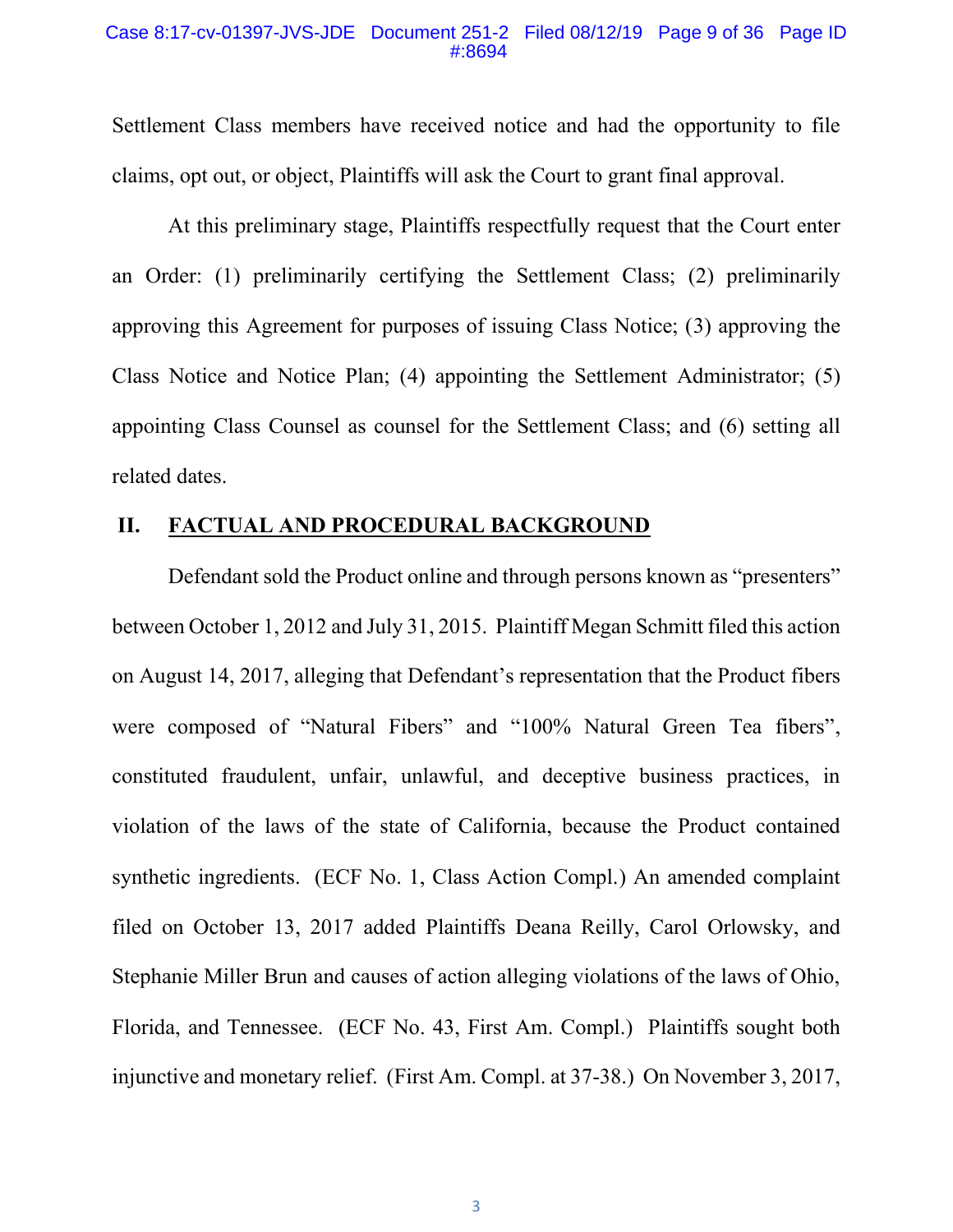### Case 8:17-cv-01397-JVS-JDE Document 251-2 Filed 08/12/19 Page 10 of 36 Page ID #:8695

Defendant moved to dismiss the First Amended Complaint pursuant to Federal Rules of Civil Procedure 12(b)(1) and 12(b)(6). (ECF No. 45.) The Court granted in part and denied in Part Defendant's motion. (ECF No. 53.) Thereafter Plaintiffs filed a Second Amended Complaint (ECF No. 58), which Defendant answered, explicitly denying Plaintiffs' allegations regarding the accuracy of the label and the ingredients of the product at issue. (ECF No. 60.)

On October 4, 2018, Plaintiff Bowers filed a class action complaint in the Circuit Court of Jackson County in the State of Missouri styled *Bowers v. Younique LLC*, 1816-CV25646. *Bowers* asserted similar factual claims as those in *Schmitt*. Younique disputed, and continues to dispute, the allegations in both complaints. There has been no decision on class certification in *Bowers.*

Plaintiffs Schmitt, Miller-Brun, Reilly and Orlowsky moved for class certification. (ECF No. 77.) Defendant opposed the motion for class certification and moved for summary judgment, or in the alternative, summary adjudication. (ECF Nos. 94 and 106.) On December 21, 2018, the Court granted in part and denied in part Defendant's motion for summary judgment. (ECF No. 136.) On January 10, 2019 the Court granted in part and denied in part the motion for class certification, certifying classes of California, Florida, and Ohio consumers. (ECF No. 149.)

The Parties made efforts to resolve the dispute at various times throughout the litigation. Gonnelli Decl. ¶ 11. On August 28, 2018, the parties participated in a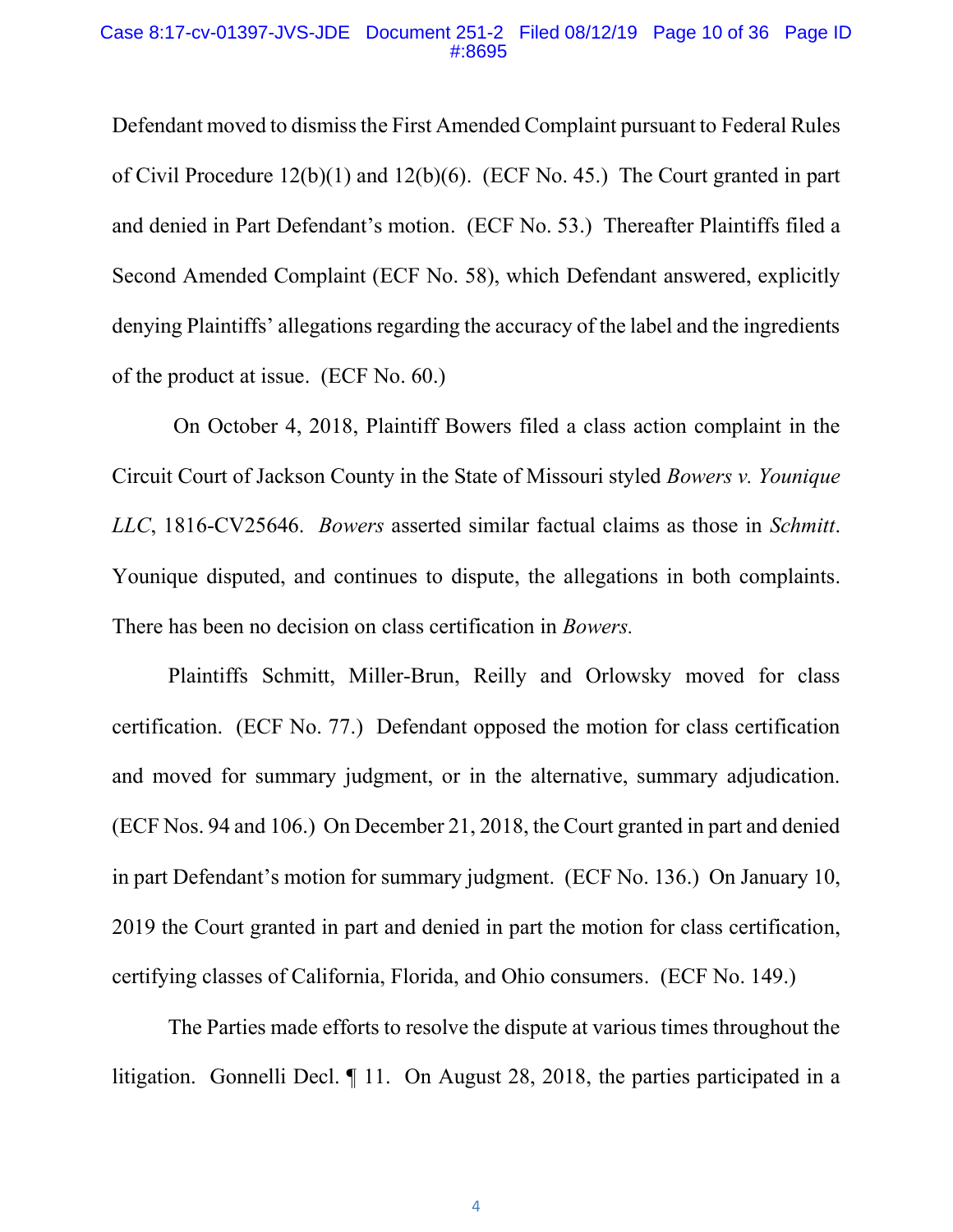mediation at Judicate West in Santa Ana before the Honorable John Leo Wagner (Ret.). *Id.* The Parties held a second mediation with the Honorable Leo Pappas (Ret.) on April 23, 2019. *Id.* Discussions continued through the mediators and between counsel, ultimately resulting in this Agreement. *Id.*

### **A. Terms of the Settlement**

The proposed settlement provides for the creation of a Settlement Fund in the amount of \$3,250,000.00 which shall pay for: (1) any necessary taxes and tax expenses of the Fund, if any; (2) all payments of valid claims from members of the Settlement Class; (3) attorneys' fees and expenses to be determined by the Court; (4) Service Awards; and (5) all costs of settlement notice and administration. Settlement Agreement § IV.A.1.

The Settlement provides for monetary relief to each member of the Settlement Class who submits a timely and valid Claim Form pursuant to the terms and conditions of this Agreement in the form of a cash refund. Settlement Agreement V.J. The total amount of the payment to each member of the Settlement Class will be based on the number of valid claims submitted. *Id*. The Settlement Administrator shall determine each authorized Settlement Class member's pro rata share based upon each Settlement Class member's Claim Form and the total number of valid claims. *Id*. Accordingly, the actual amount recovered by each Settlement Class member who submits a timely and valid claim will not be determined until after the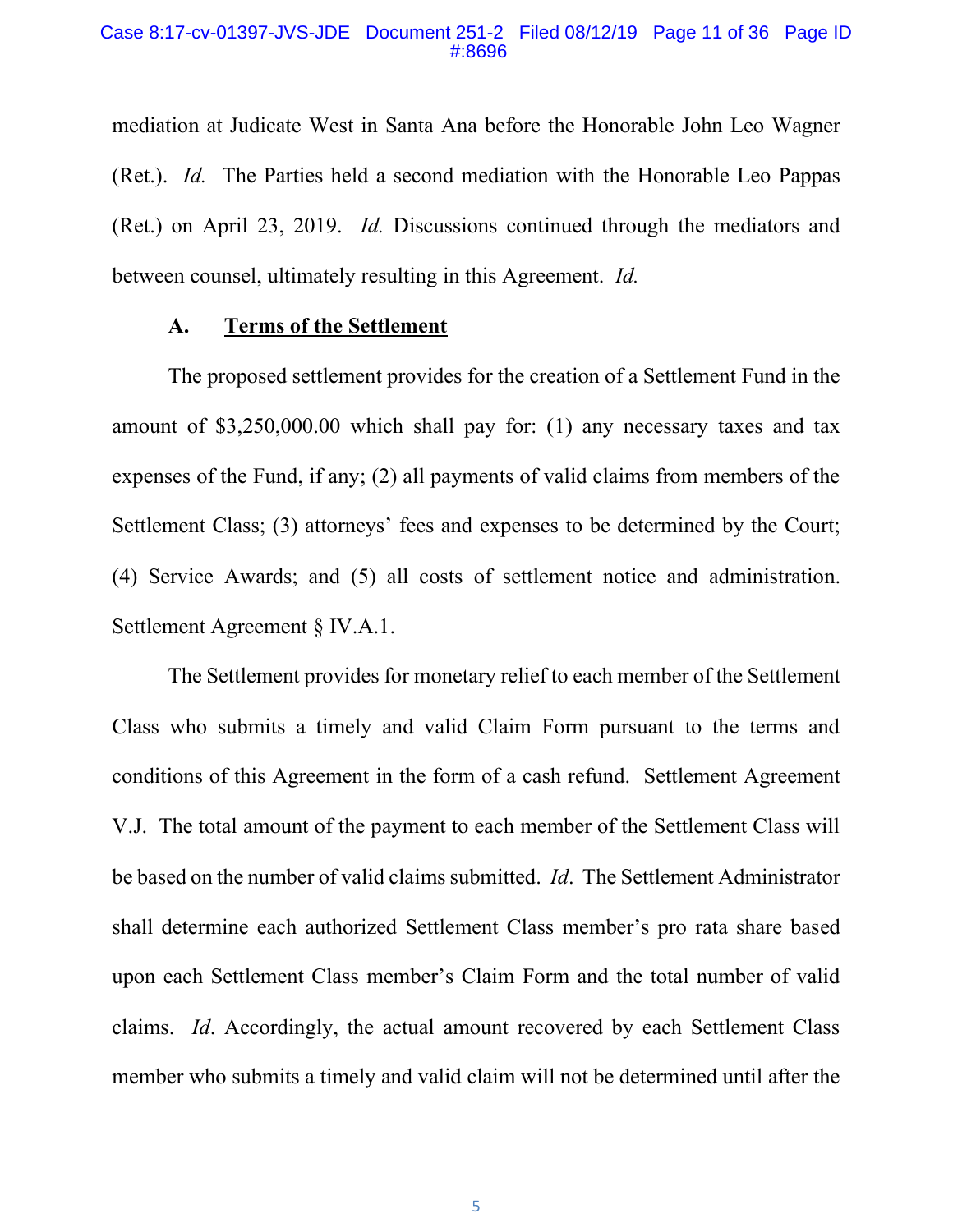### Case 8:17-cv-01397-JVS-JDE Document 251-2 Filed 08/12/19 Page 12 of 36 Page ID #:8697

Claim Period has ended and the total amount of valid claims submitted is determined. *Id*.

Any value remaining in the Residual Fund shall increase approved Settlement Class members' relief on a *pro rata* basis until the Residual Fund is exhausted, unless a supplemental distribution is economically unfeasible, in which case the parties will meet and confer in good faith to reach an agreement on a *cy pres* recipient approved by the Court. Settlement Agreement V.L. Under no circumstances will any portion of the Settlement Fund revert to Younique. *Id*.

Further, under the Settlement Agreement, Younique agrees that, for a period of three years, if Younique elects to describe an ingredient in its current or future fiber lash products as "natural", Younique will have the product tested by a reputable U.S.-based laboratory every six months to confirm the ingredients identified as "natural" are as described. Settlement Agreement IV.B.1. Such testing shall be undertaken to confirm that the ingredients are natural and not "synthetic" as that term is defined in the Organic Foods Production Act of 1990, at 7 U.S.C. § 6502 (21). *Id*.

# **B. The Proposed Notice Plan**

The Parties have jointly agreed to have Heffler Claims Group serve as the Claims Administrator. Settlement Agreement § VI.A. The Claims Administrator will effectuate notice as set forth in the Notice Plan by: 1) Emailing the Notice to the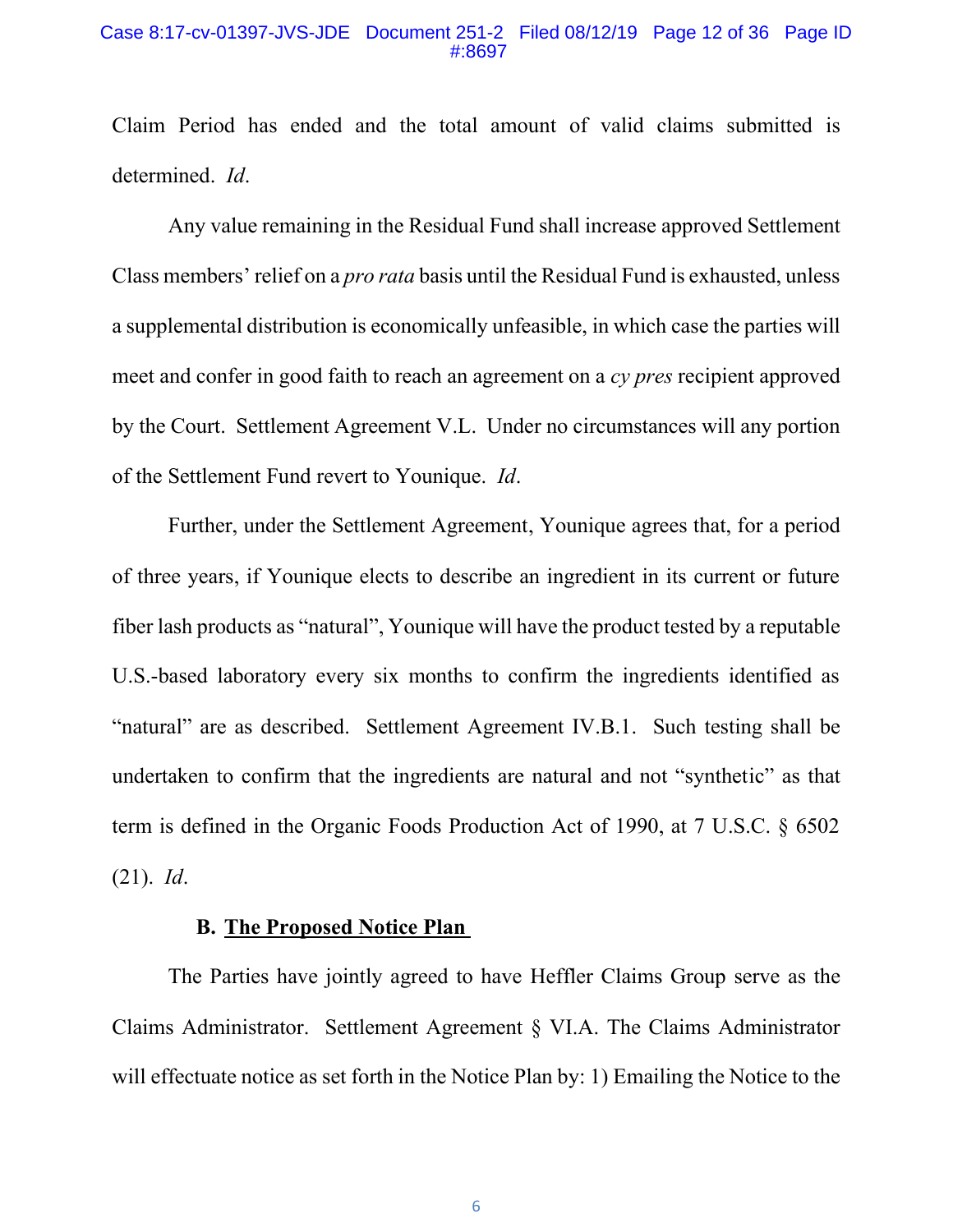#### Case 8:17-cv-01397-JVS-JDE Document 251-2 Filed 08/12/19 Page 13 of 36 Page ID #:8698

potential Settlement Class members for which Younique has email contact information; (Declaration of Scott Fenwick ("Fenwick Decl.") ¶ 5; Exhibit B to the Settlement Agreement); 2) Mailing the Postcard Notice to any members of the Settlement Class for whom the initial email is returned as undeliverable (*Id*. at ¶¶ 8- 9); 3) Launching an internet banner and social media network advertisement campaign in order to reach those members of the Settlement Class who did not receive the Email Notice or Postcard Notice (*Id*. at ¶ 11); 4) Posting the Long Form Notice and other information on a dedicated case website to enable potential Settlement Class members to obtain information about the settlement and file a claim online.

The costs of notice and claims administration will be paid out of the Settlement Fund. The Settlement Agreement also provides members of the Settlement Class the opportunity to object to, or request exclusion from, the Settlement. Settlement Agreement § VIII.

### **C. The Claims Process.**

The Settlement Agreement establishes a claims process, which will be run by the Claims Administrator. Settlement Agreement § V. The email notices will provide a link to the Claim Form on the Settlement Website and the Claim Form will be attached to the notices sent by mail.

The Claim Form shall be substantially similar to the claim form attached as

7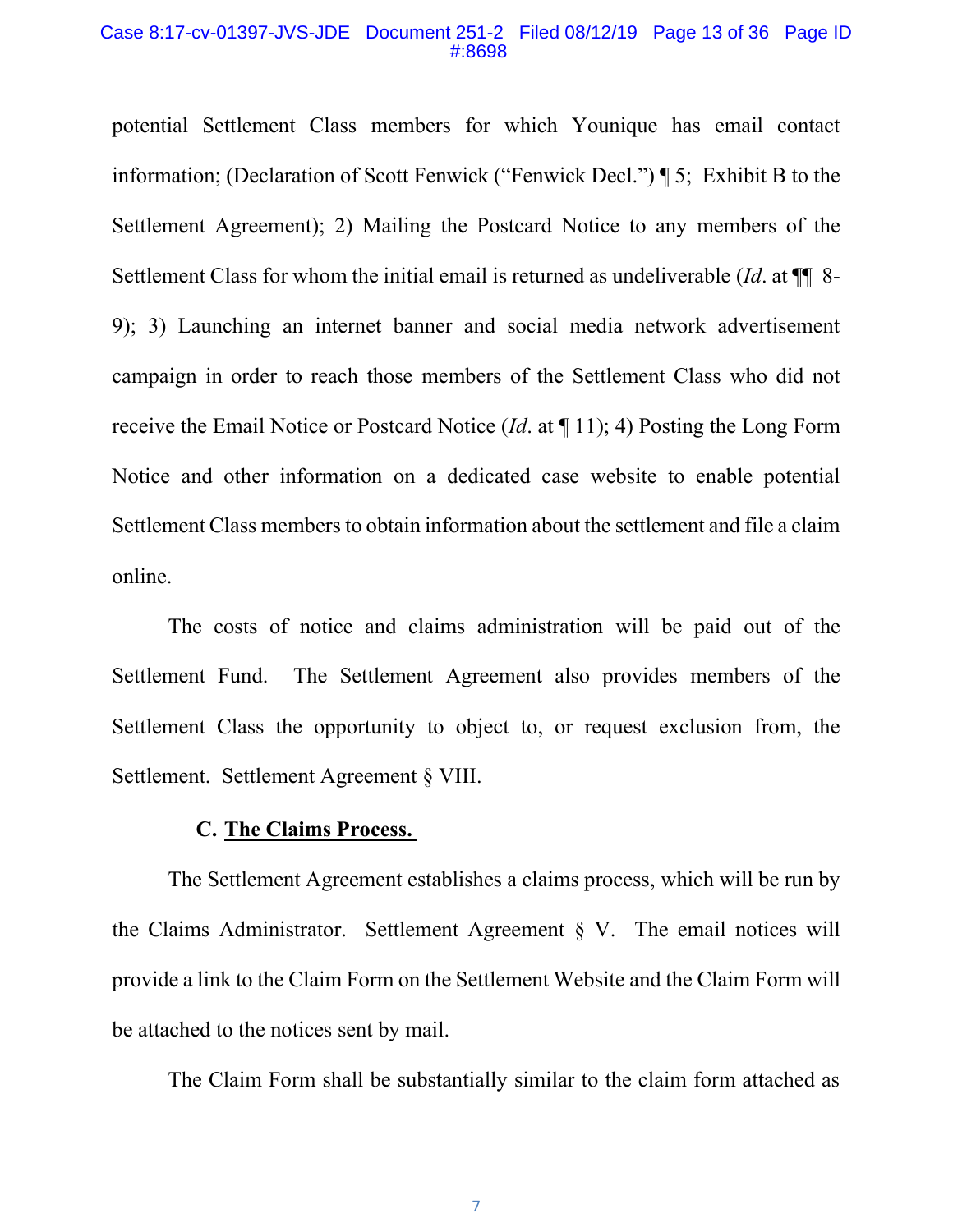#### Case 8:17-cv-01397-JVS-JDE Document 251-2 Filed 08/12/19 Page 14 of 36 Page ID #:8699

Exhibit A to the Settlement Agreement. The Claim Form will be: (i) available through a link on the email leading to the Settlement Website; and (ii) made readily available from the Settlement Administrator, including by requesting a Claim Form from the Settlement Administrator by mail, email, or calling a toll-free number provided by the Settlement Administrator. *See* Exs. C and E to the Settlement Agreement.

To receive an award, each Settlement Class member must submit a valid and timely Claim Form either by mail or electronically. Settlement Agreement §V.A-C. The actual amount paid to individual Settlement Class members will depend upon the number of valid Claims made for Product purchased and an attestation that the purchase(s) occurred the during the Class Period for personal, family or household use and not for resale. *Id*. at § V.D.

The Claim Form advises Settlement Class members that while Proof of Purchase is not required to submit a claim, the Settlement Administrator has the right to request verification or more information regarding the purchase of the Products for the purpose of preventing fraud. Settlement Agreement § V.F; Settlement Agreement Exhibit A. If the Settlement Administrator requests such verification and the Settlement Class Member does not comply in a timely manner or is unable to produce documents or additional information to substantiate the information on the Claim Form and the claim is otherwise not approved, the Settlement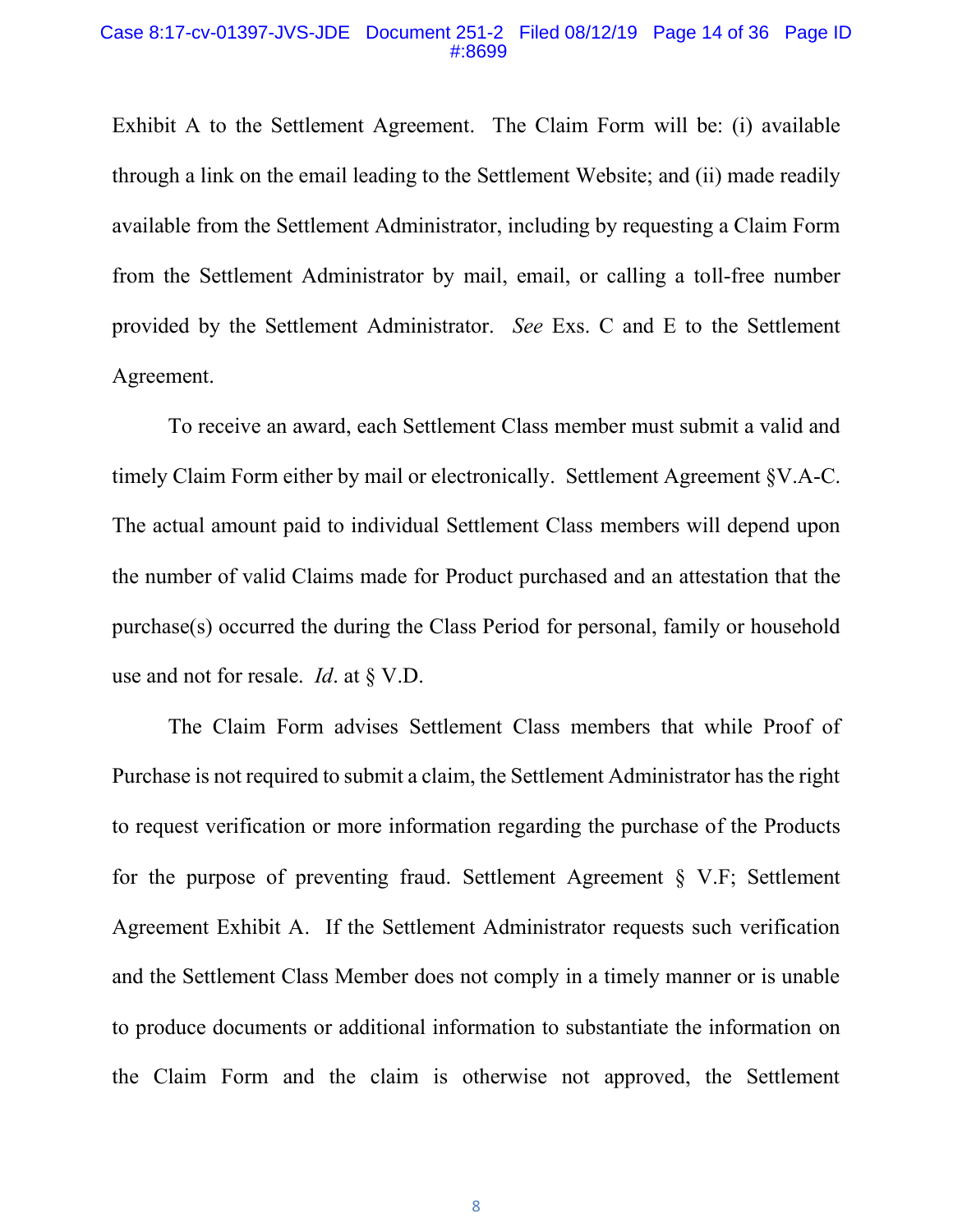Administrator may disqualify the claim. *Id*. §§ V.C, F-H.

# **D. Attorneys' Fees and Class Representative Compensation**

Defendant agrees not to oppose Class Counsel's application for an award of Attorneys' Fees in the Action that will not exceed one-third of the \$3.25 million Settlement Fund and expenses in the amount of \$175,000. Settlement Agreement §§ X.A and B. These payments are separate from and in addition to the Service Awards and the relief afforded to the Settlement Class members and are to be made from the \$3,250,000.00 Settlement Fund.

# **III. ARGUMENT**

Pursuant to Rule  $23(e)(1)(B)$ , "the court must direct notice in a reasonable manner to all class members who would be bound by the proposal if giving notice is justified by the parties' showing that the court will likely be able to: (i) approve the proposal under Rule  $23(e)(2)$ ; and (ii) certify the class for purposes of judgment on the proposal." FRCP  $23(e)(1)(B)$ . As set forth below, the proposed Settlement Class should be certified and the Settlement is fair, reasonable and adequate under Rule 23(e)(2).

# **A. The Proposed Settlement Class Should Be Certified**

# **1. The Class Meets the Requirements of Rule 23(a)**

The Court has already certified classes of consumers who purchased the Product during the Class Period in California, Florida, and Ohio. (Dkt. 149.) For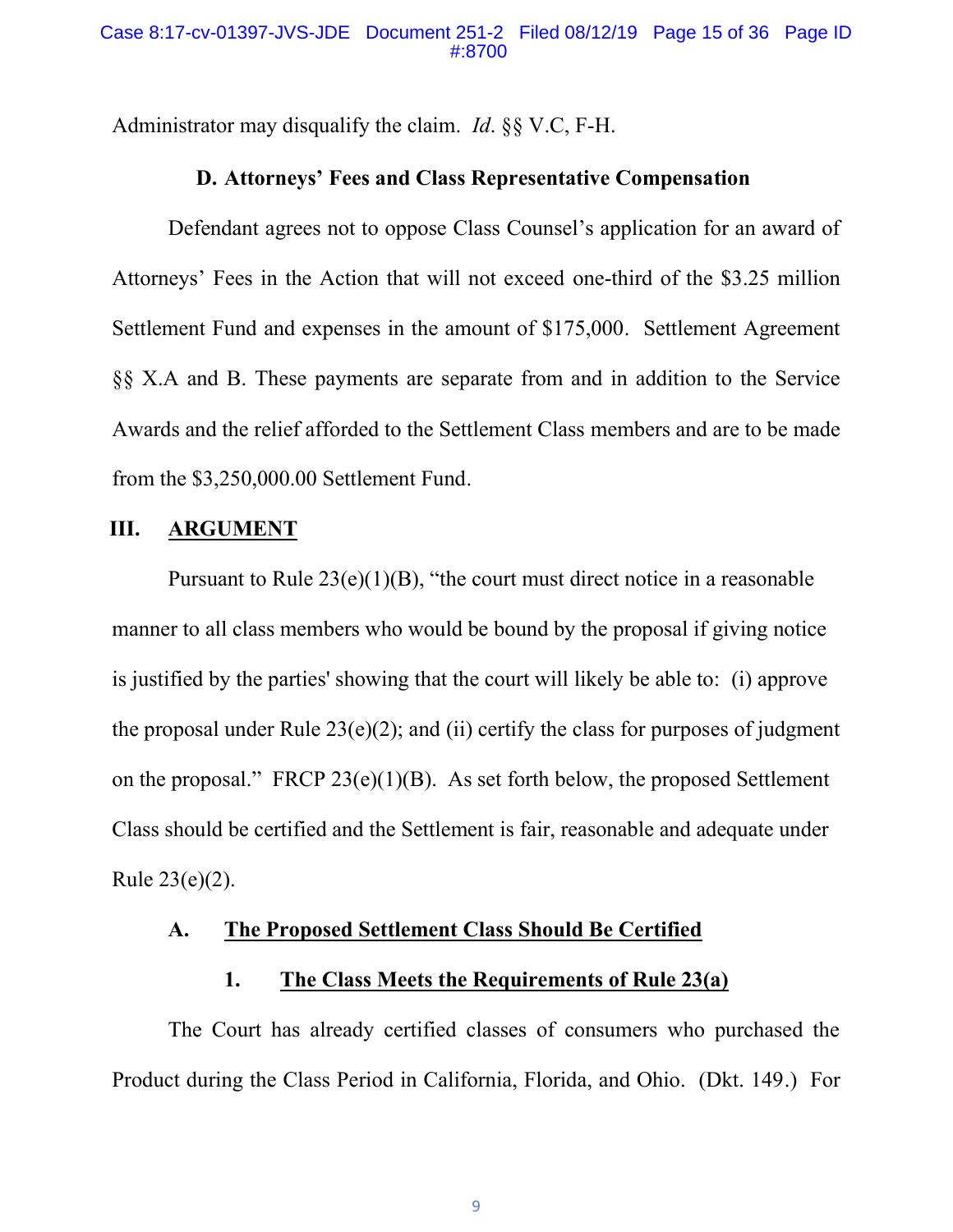### Case 8:17-cv-01397-JVS-JDE Document 251-2 Filed 08/12/19 Page 16 of 36 Page ID #:8701

the purposes of settlement, the Parties ask the Court to extend the Settlement Class to include purchasers from Michigan, Minnesota, Missouri, New Jersey, Pennsylvania, Tennessee, Texas and Washington.

<span id="page-18-1"></span><span id="page-18-0"></span>Before assessing the Parties' settlement, the Court should first confirm that the underlying settlement class meets the requirements of Rule 23. *See Amchem Prods. v. Windsor*, 521 U.S. 591, 620 (1997); *Espinosa v. Ahearn (In re Hyundai & Kia Fuel Econ. Litig.)*, 926 F.3d 539, 556 (9th Cir, 2019). Each of the state Settlement Classes meet the prerequisites for class certification under Rule 23(a): numerosity, commonality, typicality, and adequacy. *See* Fed. R. Civ. P. 23(a).<sup>3</sup>

Here there is no dispute that thousands of people in each of the relevant states purchased Defendant's Products during the proposed class period. *See* Gonnelli Decl. ¶ 21. Therefore, numerosity is easily satisfied. The proposed class also satisfies the commonality requirement of Rule 23(a), which requires that class members' claims "depend upon a common contention," of such a nature that "determination of its truth or falsity will resolve an issue that is central to the validity of each [claim] in one stroke." *Wal-Mart Stores, Inc. v. Dukes*, 564 U.S. 338, 350 (2011). Plaintiffs contend that the central questions behind the claims in this

<span id="page-18-2"></span><sup>&</sup>lt;sup>3</sup> While the Court declined to certify a class of Tennessee purchasers on the grounds that Plaintiff Orlowsky did not have standing to sue under Tennessee law (Dkt. 149 at 6), a Tennessee class of consumers should be included for purposes of settlement. As with each of the other proposed state classes, the class of Tennessee consumers meets the requirements of Rules 23(a) and 23(b)(3).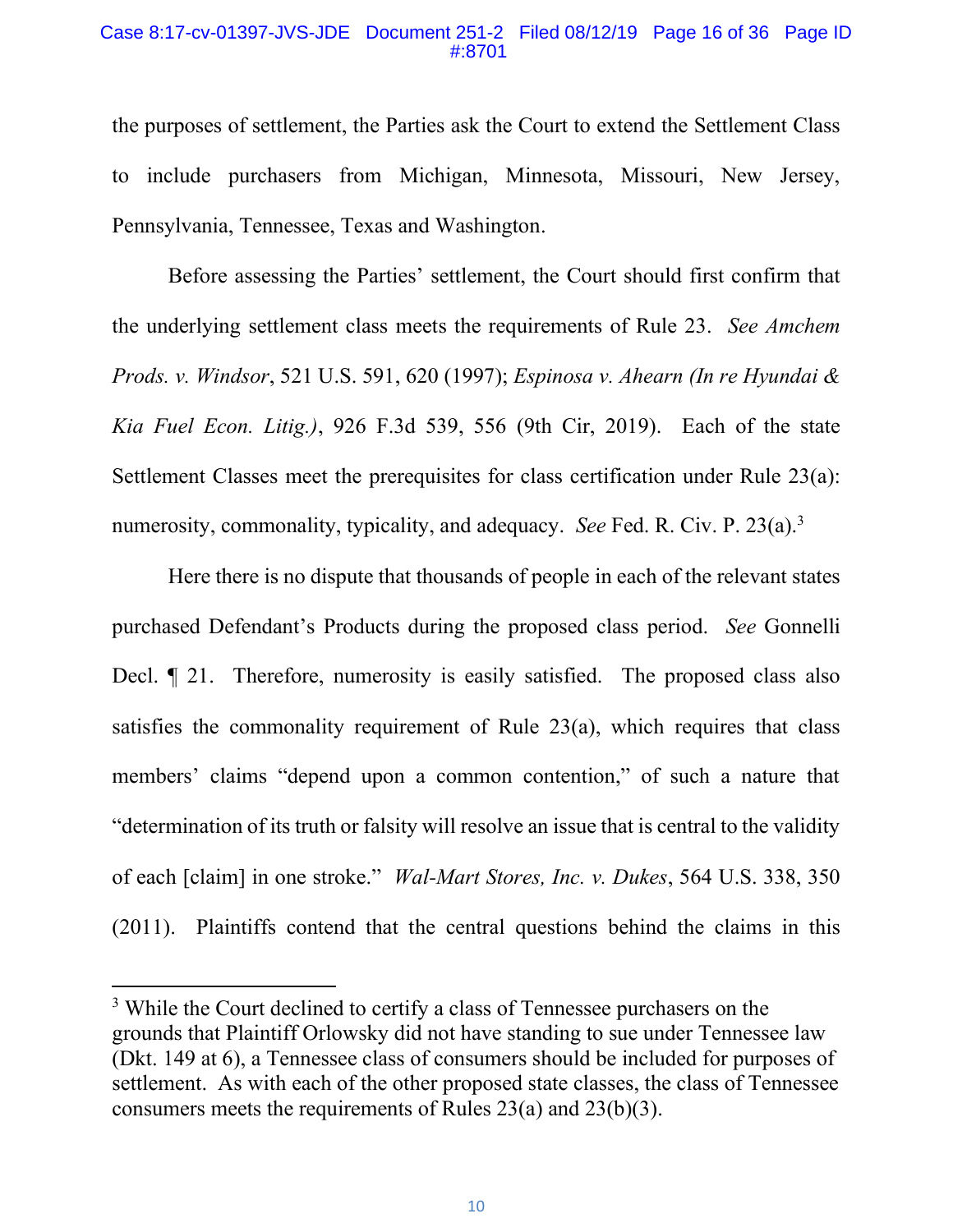### Case 8:17-cv-01397-JVS-JDE Document 251-2 Filed 08/12/19 Page 17 of 36 Page ID #:8702

litigation are: Did the label misrepresent the ingredients? What were the fibers in the Product made of? Were the representations on the label material to a reasonable consumer? What is the proper measure of class damages? Plaintiffs contend that the answers to these questions depend on common evidence that does not vary from class member to class member, and so can be fairly resolved—whether through litigation or settlement—for all class members at once.

<span id="page-19-1"></span><span id="page-19-0"></span>The final requirements of Rule 23(a)—typicality and adequacy—are likewise satisfied here. Plaintiffs contend the claims of the class arise from the same misconduct that Plaintiffs seek to remedy – the misrepresentations concerning the ingredients in the Product fibers. The same representations were made on all Products, including those purchased by Plaintiffs during the class period. *See Just Film, Inc. v. Buono*, 847 F.3d 1108, 1118 (9th Cir. 2017) ("it is sufficient for typicality if the plaintiff endured a course of conduct directed against the class"). The proposed class representatives also have no conflicts with the class, have participated actively in the case, and are represented by attorneys experienced in class action litigation. *See In re Hyundai & Kia Fuel Econ. Litig.,* 926 F.3d at 566 (adequacy satisfied if plaintiffs and their counsel lack conflicts of interest and are willing to prosecute the action vigorously on behalf of the class); Gonnelli Decl. 20.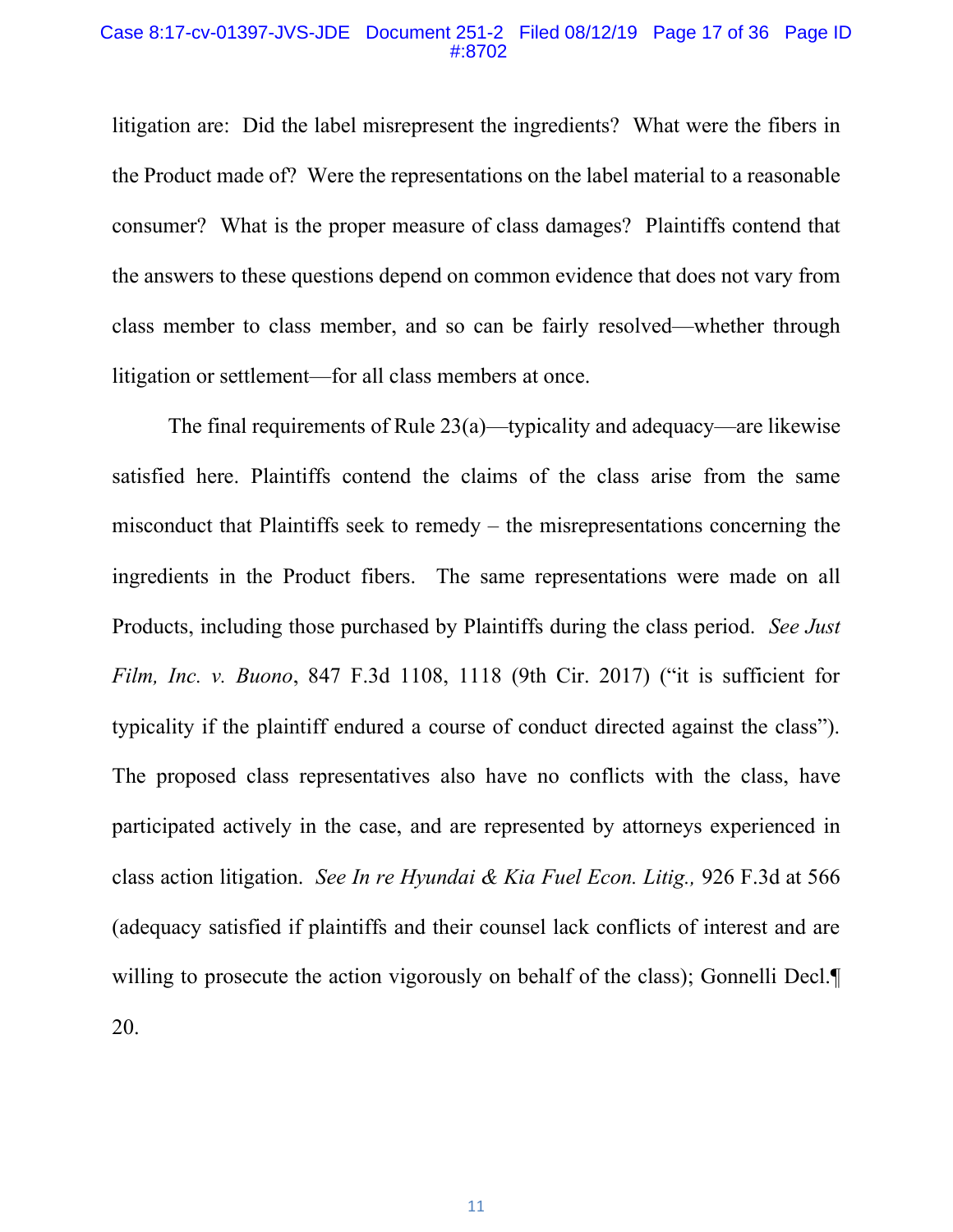# <span id="page-20-2"></span><span id="page-20-1"></span><span id="page-20-0"></span>**2. The Class Meets the Requirements of Rule 23(b)(3)**

"In addition to meeting the conditions imposed by Rule 23(a), the parties seeking class certification must also show that the action is maintainable under Fed. R. Civ. P. 23(b)(1), (2) or (3)." *Hanlon v. Chrysler Corp*., 150 F.3d 1011, 1022 (9th Cir. 1998). The predominance requirement is somewhat relaxed in the context of settlement because "[a] class that is certifiable for settlement may not be certifiable for litigation if the settlement obviates the need to litigate individualized issues that would make a trial unmanageable." *In re Hyundai & Kia Fuel Econ. Litig*., 926 F.3d at 558. Here, the proposed class is maintainable under Rule 23(b)(3), because common questions predominate over any questions affecting only individual members, and class resolution is superior to other available methods for a fair resolution of the controversy. *See id*. Plaintiffs' liability case depends, first and foremost, on whether: (1) Defendant represented that the fibers in its Product was made with "Natural Fibers" and made from "100% Green Tea Fibers"; (2) whether those representations were false; (3) whether those representations were material; and (4) whether class members suffered damages as a result of those misrepresentations. Plaintiffs contend that these questions can be resolved using the same evidence for all class members and thus are the types of predominant questions that make a class-wide adjudication worthwhile. *See In re Hyundai & Kia Fuel*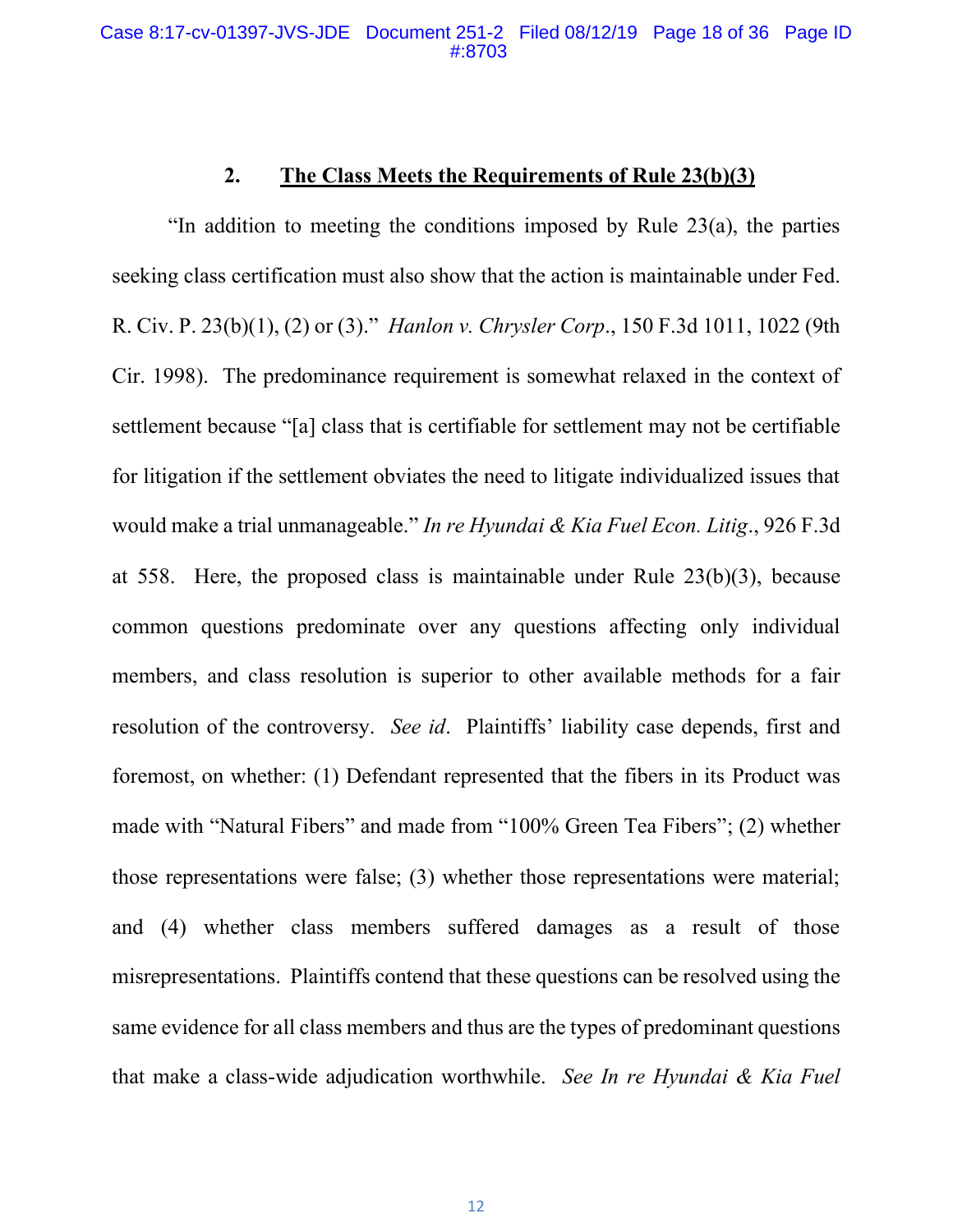#### Case 8:17-cv-01397-JVS-JDE Document 251-2 Filed 08/12/19 Page 19 of 36 Page ID #:8704

<span id="page-21-4"></span>*Econ. Litig.,* 926 F.3d at 559 (finding predominance satisfied where class members were exposed to uniform misrepresentations and suffered identical injuries within only a small range of damages); *Tyson Foods, Inc. v. Bouaphakeo*, 136 S. Ct. 1036, 1045 (2016) ("When 'one or more of the central issues in the action are common to the class and can be said to predominate, the action may be considered proper under Rule  $23(b)(3) \ldots$ ....").

Nor do variations in substantive state law militate against a finding of predominance in the settlement context because such concerns impact trial manageability. In a settlement, however, "[T]he proposal is that there be no trial," and so manageability considerations have no impact on whether the proposed settlement class should be certified. *Amchem*, 521 U.S. at 620; *see also*, *In re Hyundai & Kia Fuel Econ. Litig.)*, 926 F.3d at 557 ("manageability is not a concern in certifying a settlement class where, by definition, there will be no trial.").

<span id="page-21-3"></span><span id="page-21-2"></span><span id="page-21-1"></span><span id="page-21-0"></span>With respect to superiority, the issues in this case cannot be resolved through individual trials because the amount at stake for individual members of the Settlement Class is too small, the technical issues involved are too complex, and the required expert testimony and document review too costly. *See Just Film*, 847 F.3d at 1123. A class action is thus the superior method of adjudicating consumer claims arising from Defendant's alleged conduct—just as in other consumer protection cases where a classwide settlement has been approved. *See, e.g., Chambers v.*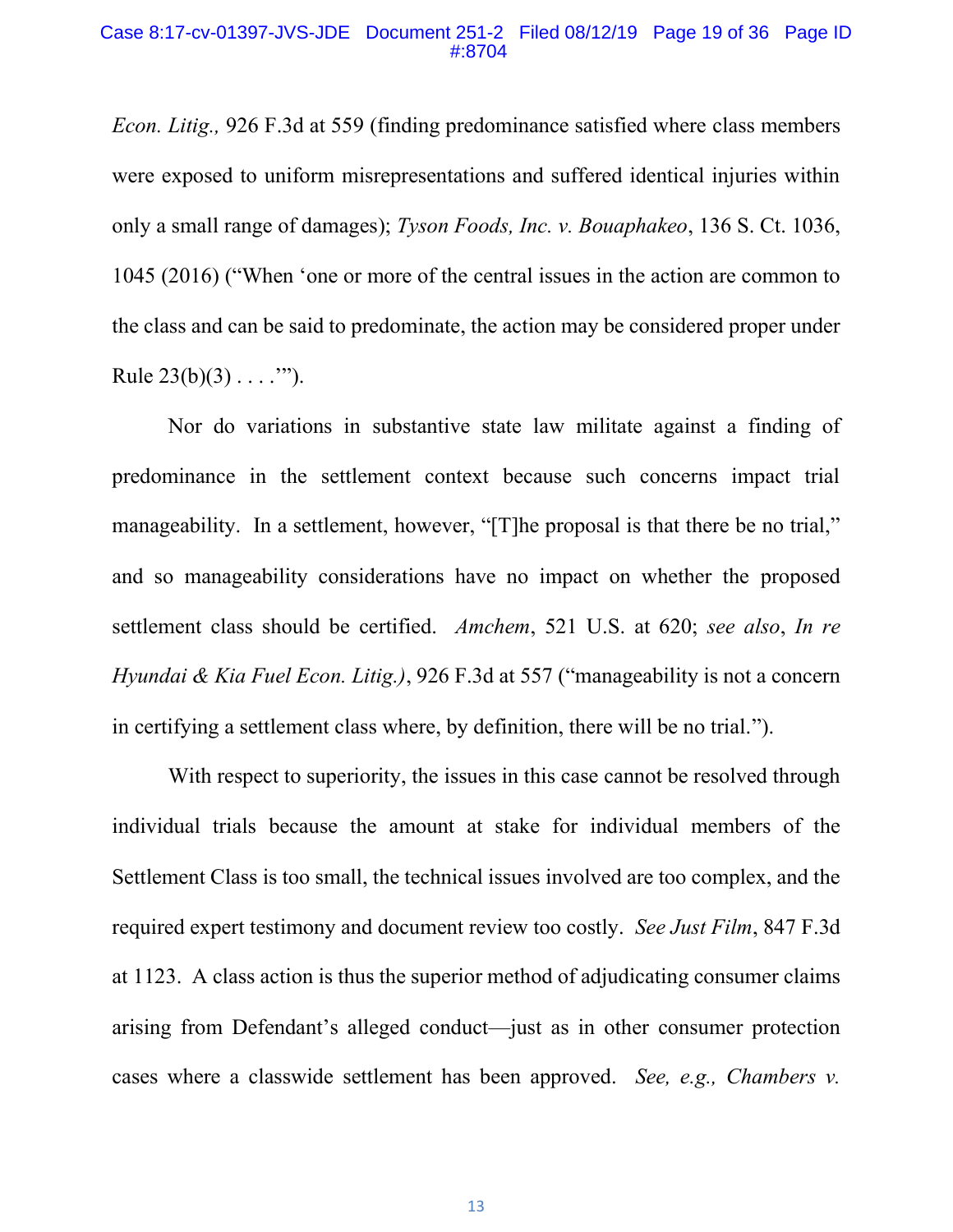### Case 8:17-cv-01397-JVS-JDE Document 251-2 Filed 08/12/19 Page 20 of 36 Page ID #:8705

<span id="page-22-1"></span>*Whirlpool Corp*., 214 F. Supp. 3d 877 (C.D. Cal. 2016) (granting final approval settling claims of a nationwide class of consumers who purchased allegedly defective dishwashers); *Tait v. BSH Home Appliances Corp*., No.: SACV 10-0711- DOC (ANx), 2015 U.S. Dist. LEXIS 98546 (C.D. Cal. Jul. 27, 2015) (granting final approval of a settlement on behalf of a nationwide class of purchasers of allegedly defective washing machines); *Lilly v. Jamba Juice Co.*, No. 13-cv-02998-JST, 2015 U.S. Dist. LEXIS 34498 (N.D. Cal. Mar. 18, 2015) (preliminarily approving settlement of California consumers allegedly deceived by a "natural" representation on juice products); *Hartless v. Clorox Co*., 273 F.R.D. 630 (S.D. Cal. 2011) (granting class certification and final approval of settlement on behalf of nationwide purchasers of toilet bowl cleaner that allegedly damaged plumbing).

### <span id="page-22-0"></span>**B. The Proposed Settlement Should Be Preliminarily Approved**

Recent amendments to Rule 23 direct the Court to consider four factors in evaluating a class action settlement:

(A) the class representatives and class counsel have adequately represented the class;

(B) the proposal was negotiated at arm's length;

(C) the relief provided for the class is adequate, taking into account:

(i) the costs, risks, and delay of trial and appeal;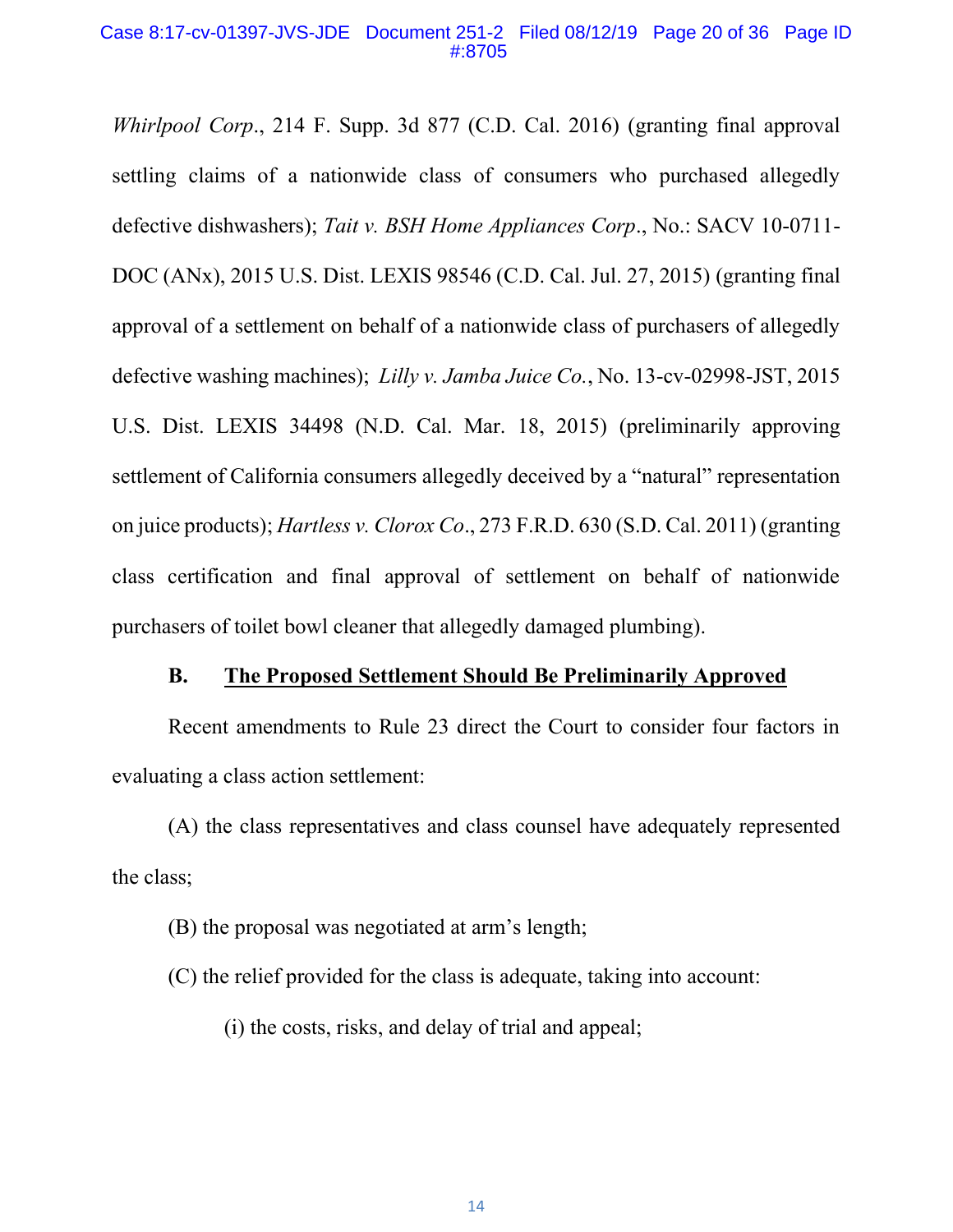(ii) the effectiveness of any proposed method of distributing relief to the class, including the method of processing class-member claims;

(iii) the terms of any proposed award of attorney's fees, including timing of payment; and

(iv) any agreement required to be identified under Rule  $23(e)(3)$ ; and

(D) the proposal treats class members equitably relative to each other.

Fed. R. Civ. P. 23(e)(2).

Courts in the Ninth Circuit apply a number of additional factors in evaluating the adequacy of a class action settlement:

(1) the strength of the plaintiffs' case;

(2) the extent of discovery completed and the stage of the proceedings;

(3) the presence of a governmental participant; and

(4) the reaction of the class members of the proposed settlement.

<span id="page-23-0"></span>*Churchill Vill., L.L.C. v. Gen. Elec*., 361 F.3d 566, 575-76 (9th Cir. 2004); *see also* 

<span id="page-23-1"></span>*Jones v. Netcom, Inc. (In re Bluetooth Headset Products Liab. Litig*.), 654 F.3d 935,

946 (9th Cir. 2011).

These factors collectively weigh in favor of preliminary approval.

# **1. The Rule 23(e)(2) Factors Weigh in Favor of Preliminary Approval**

# **a. The Class Representatives and Class Counsel Have Adequately Represented the Class**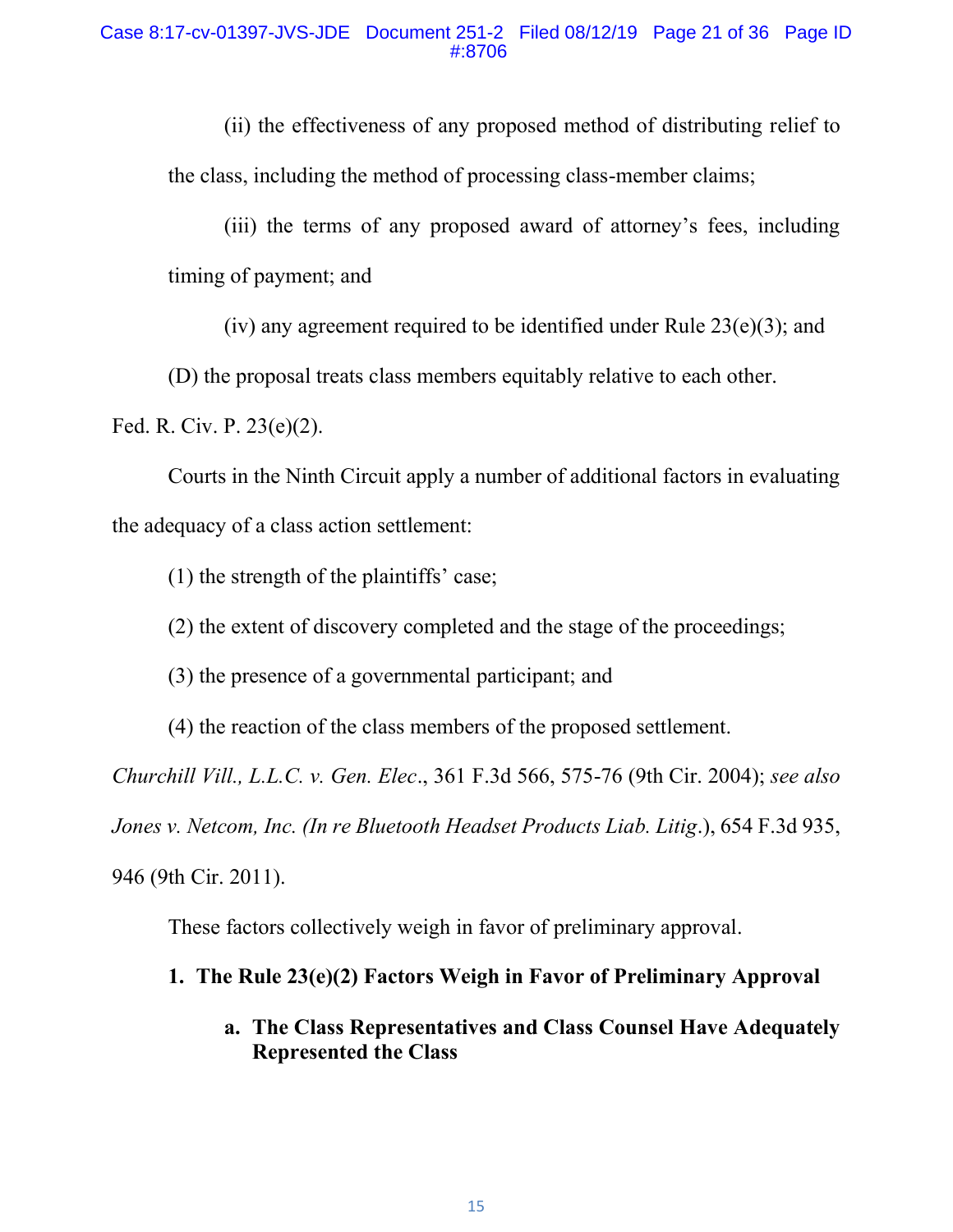### Case 8:17-cv-01397-JVS-JDE Document 251-2 Filed 08/12/19 Page 22 of 36 Page ID #:8707

Plaintiffs' Counsel are highly qualified with substantial experience litigating complex class actions of all kinds. Additionally, the proposed class representatives have no conflicts with the class, have participated actively in the case, and are represented by attorneys experienced in class action litigation. *See* Gonnelli Decl. at ¶ 20. Accordingly, this factor favors preliminary approval.

### <span id="page-24-0"></span>**b. The Proposal Was Negotiated at Arm's Length**

The Settlement was negotiated during and after two arms-length mediation sessions with experienced mediators. *See G. F. v. Contra Costa Cnty*., No. 13-cv-03667-MEJ, 2015 U.S. Dist. LEXIS 100512, at \*43 (N.D. Cal. July 30, 2015) ("[T]he assistance of an experienced mediator in the settlement process confirms that the settlement is non-collusive.") (internal quotation marks omitted). Additionally, the Settlement does not bear any signs that the Ninth Circuit has identified as potentially indicating collusion or conflicts of interest:

(1) when counsel receive a disproportionate distribution of the settlement, or when the class receives no monetary distribution but class counsel are amply rewarded;

(2) when the parties negotiate a "clear sailing" arrangement providing for the payment of attorneys' fees separate and apart from class funds; and

(3) when the parties arrange for fees not awarded to revert to defendants rather than be added to the class fund.

<span id="page-24-1"></span>*In re Bluetooth,* 654 F.3d at 946.(internal quotation marks omitted). Here, Plaintiffs' counsel will be paid from the same non-reversionary Settlement Fund as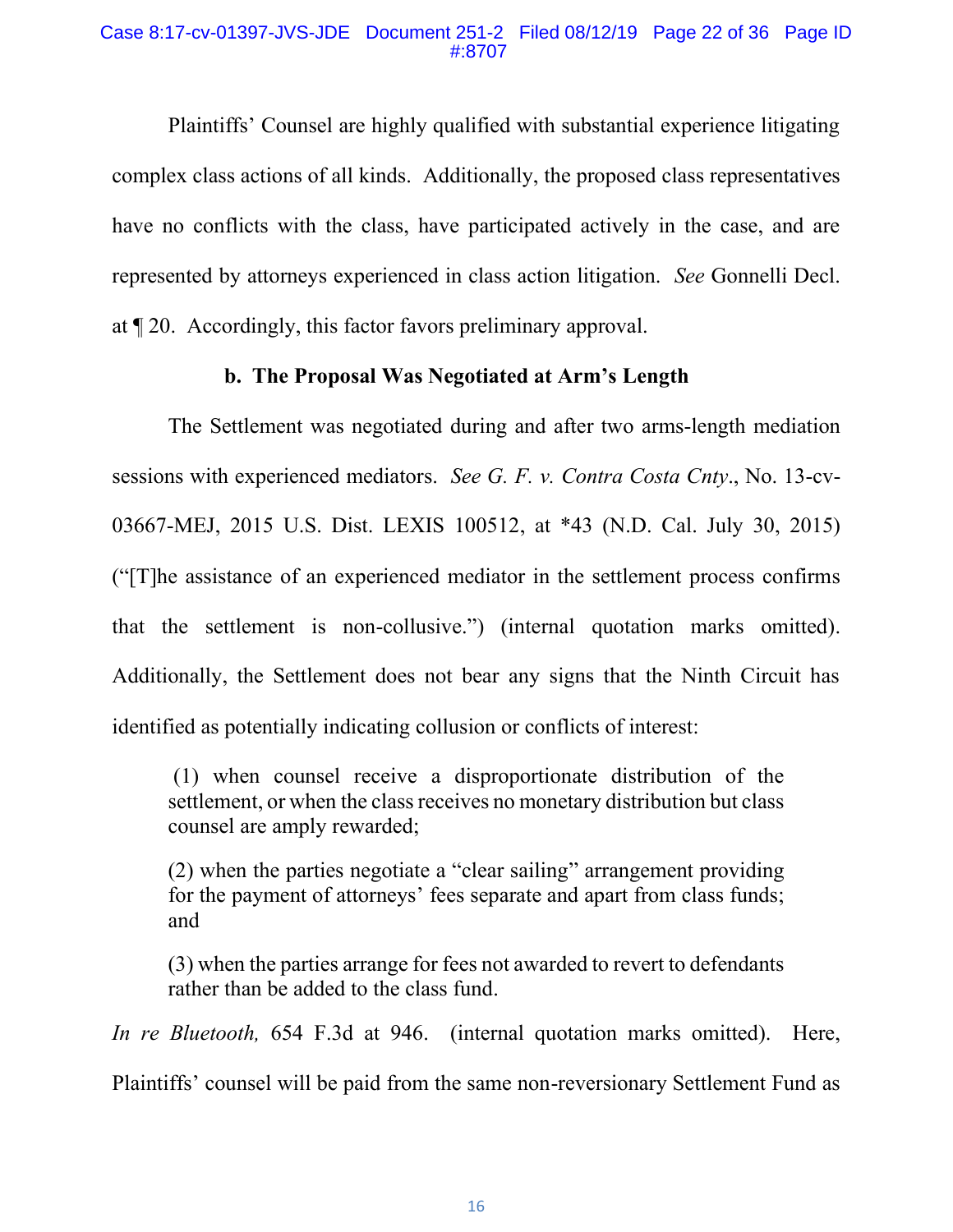### Case 8:17-cv-01397-JVS-JDE Document 251-2 Filed 08/12/19 Page 23 of 36 Page ID #:8708

members of the Settlement Class and so had every reason to negotiate the largest fund possible. Settlement Agreement § X.A. Plaintiffs' fee request will also constitute no more than 33% of the Settlement Fund, which is within the range of permissible percentage-based awards. *Id*. And, the Settlement Agreement does not allow any of the Settlement Fund to revert to Defendant. *Id*. at § X.L. This factor weighs strongly in favor of the Court preliminarily approving the Settlement.

### **c. The Relief Provided to the Class Is Adequate**

# <span id="page-25-0"></span>**i. The Costs, Risks, and Delay of Trial and Appeal**

Plaintiffs and their counsel believe their claims are meritorious, but Defendant has raised and would continue to raise challenges to the legal and factual basis for such claims. Defendant has filed a number of pre-trial motions, including challenges to the admissibility of the reports of both Plaintiffs' damages expert and liability expert. Even if Plaintiffs' damages calculations were not excluded, Defendant will vigorously challenge the accuracy of those calculations and it will be Plaintiffs' burden to prove how much, if any, of the Product's price is based on the "natural" representations at issue.

Moreover, while three state classes have already been certified in this case, Defendant has filed a motion for decertification arguing that Plaintiffs failed to present common evidence of falsity and that their damages calculations contained various errors and did not measure Plaintiffs' harm. (Dkt. 214.) While Plaintiffs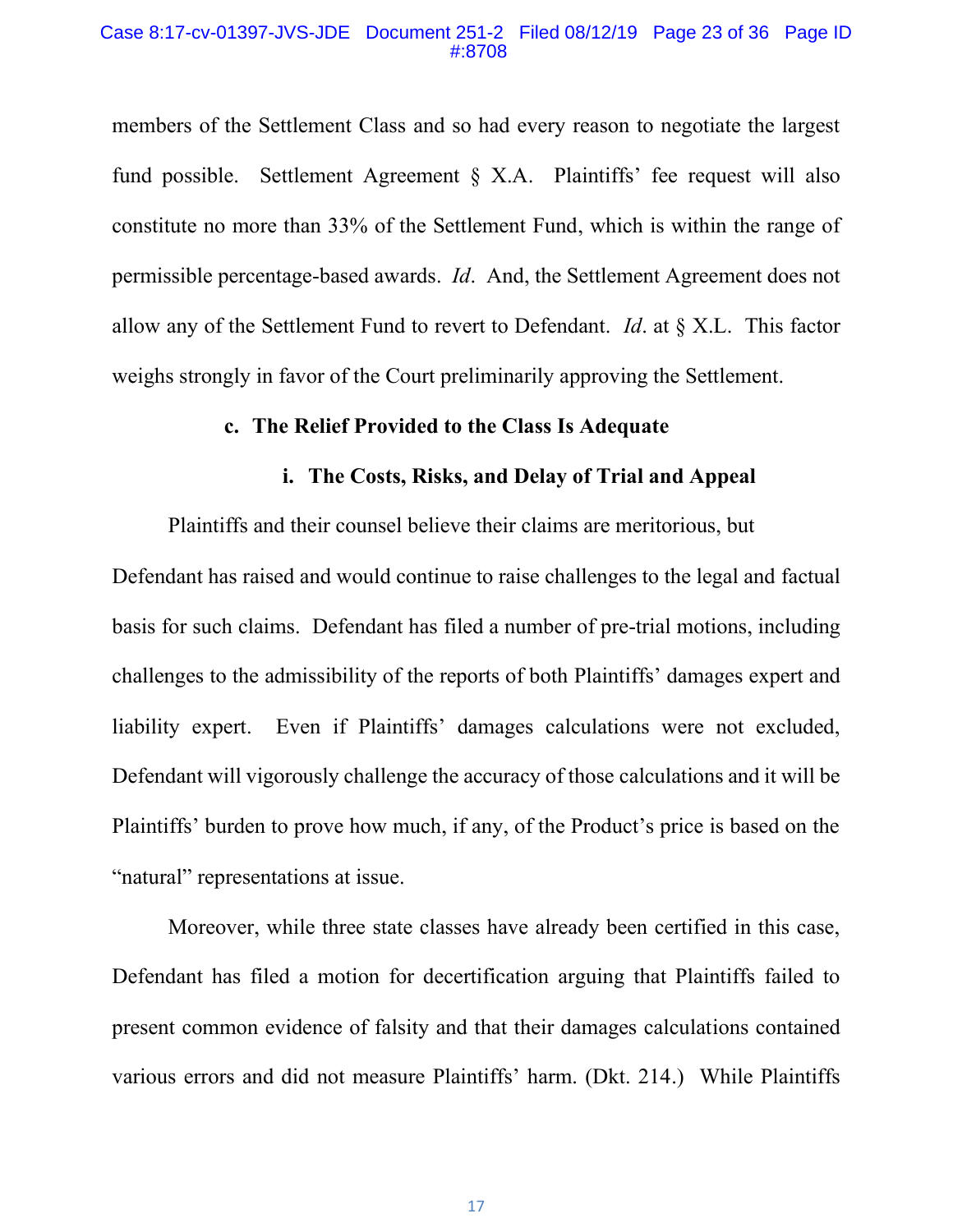#### Case 8:17-cv-01397-JVS-JDE Document 251-2 Filed 08/12/19 Page 24 of 36 Page ID #:8709

<span id="page-26-3"></span>opposed the decertification motion (Dkt. 216) and believe that the Court would ultimately uphold the certification decision, the risk of decertification in this case supports preliminary approval. *See Wallace v. Countrywide Home Loans. Inc.,* NO. SACV 08-1463-JLS (MLGx), 2015 U.S. Dist. LEXIS 190929, \*16 (C.D. Cal. Apr. 17, 2015) ("The risk of decertification should the action proceed favors approving the settlement."); *McKenzie v. Fed. Express Corp*., No. CV 10-02420 GAF (PLAx), 2012 U.S. Dist. LEXIS 103666, \*4 (C.D. Cal. July 2, 2012) ("[S]ettlement avoids all possible risk [of decertification]").

<span id="page-26-2"></span><span id="page-26-1"></span><span id="page-26-0"></span>In light of the risks and uncertainties presented by the pending motions and a potential jury trial in this action, the \$3,250,000 Settlement Fund achieved for the Class in this case is an extraordinary result. "[T]he very essence of a settlement is compromise, 'a yielding of absolutes and an abandoning of highest hopes.'" *Officers for Justice v. Civil Serv. Comm'n of City & Cty. of S.F.*, 688 F.2d 615, 624 (9th Cir. 1982). The Ninth Circuit has explained that "it is the very uncertainty of outcome in litigation and avoidance of wasteful and expensive litigation that induce consensual settlements. The proposed settlement is not to be judged against a hypothetical or speculative measure of what might have been achieved by the negotiators." *Id*. at 625 (citations omitted). Rather, any analysis of a fair settlement amount must account for the risks of further litigation and trial, as well as expenses and delays associated with continued litigation. *See Retta v. Millennium Prods.,* No.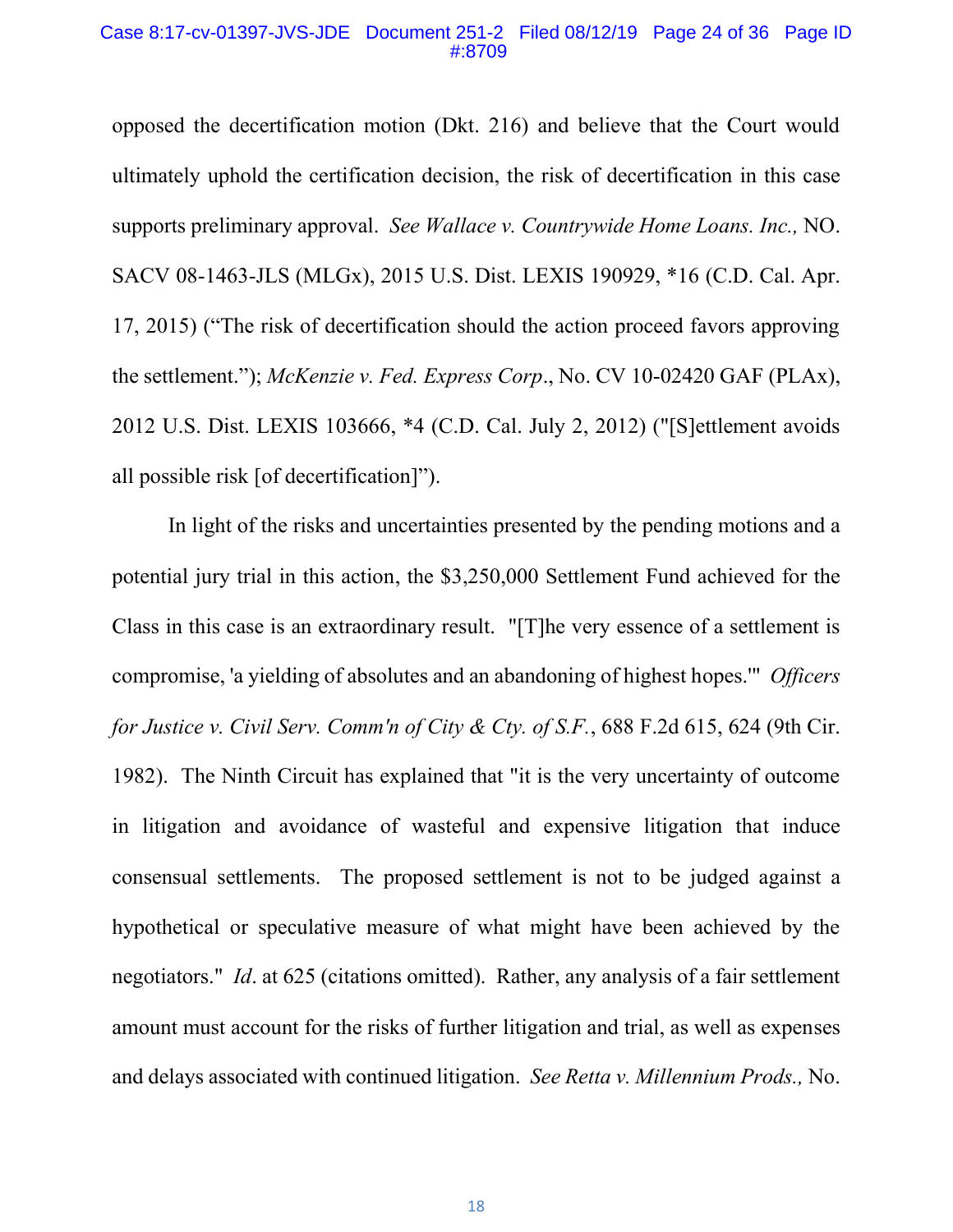### Case 8:17-cv-01397-JVS-JDE Document 251-2 Filed 08/12/19 Page 25 of 36 Page ID #:8710

CV15-1801 PSG AJWx, 2017 U.S. Dist. LEXIS 220288, \*15 (C.D. Cal. Aug. 22, 2017).

Even so, the Settlement Fund represents a significant portion of Plaintiffs' potential recovery in this case. Even if claims are made for ten percent of the purchases made by members of the Settlement Class of consumers (ten percent of the approximately 3 million units sold in the states covered by the Settlement Agreement, or  $$300,000$ <sup>4</sup>, the damages for those members of the Settlement Class would be approximately \$5.5 million (using the unit price of \$29 and Plaintiffs' expert's calculation of an average of a 62% price premium based on the "natural" representation). The \$3.25 million Settlement Fund therefore represents approximately 59% of estimated damages. *See In re Lenovo Adware Litig*., No. 15 md-02624-HSG, 2018 U.S. Dist. LEXIS 198909, \*30 (N.D. Cal. Nov. 21, 2018) (using the estimated claims rate to calculate the best possible recovery at trial and preliminarily approving a settlement that represented 24% of that amount).

<span id="page-27-3"></span><span id="page-27-2"></span><span id="page-27-1"></span><span id="page-27-0"></span><sup>4</sup> A ten percent claims rate is high for consumer protection class settlements. *See Moore v. Verizon Commc'ns Inc.,* No. C 09-1823, 2013 U.S. Dist. LEXIS 122901, at \*8 (N.D. Cal. Aug. 28, 2013) (approving class action settlement with 3% claim rate); *In re Cathode Ray Tube (CRT) Antitrust Litig*., No. C-07-5944-SC, 2016 U.S. Dist. LEXIS 9944, \*25 (N.D. Cal. Jan 26, 2016) ("claims rates in consumer class actions 'rarely exceed seven percent even with the most extensive notice campaigns'") quoting *Sullivan v. DB Investments, Inc*., 667 F.3d 273, 329 n.60 (3d Cir. 2011) (*en banc*).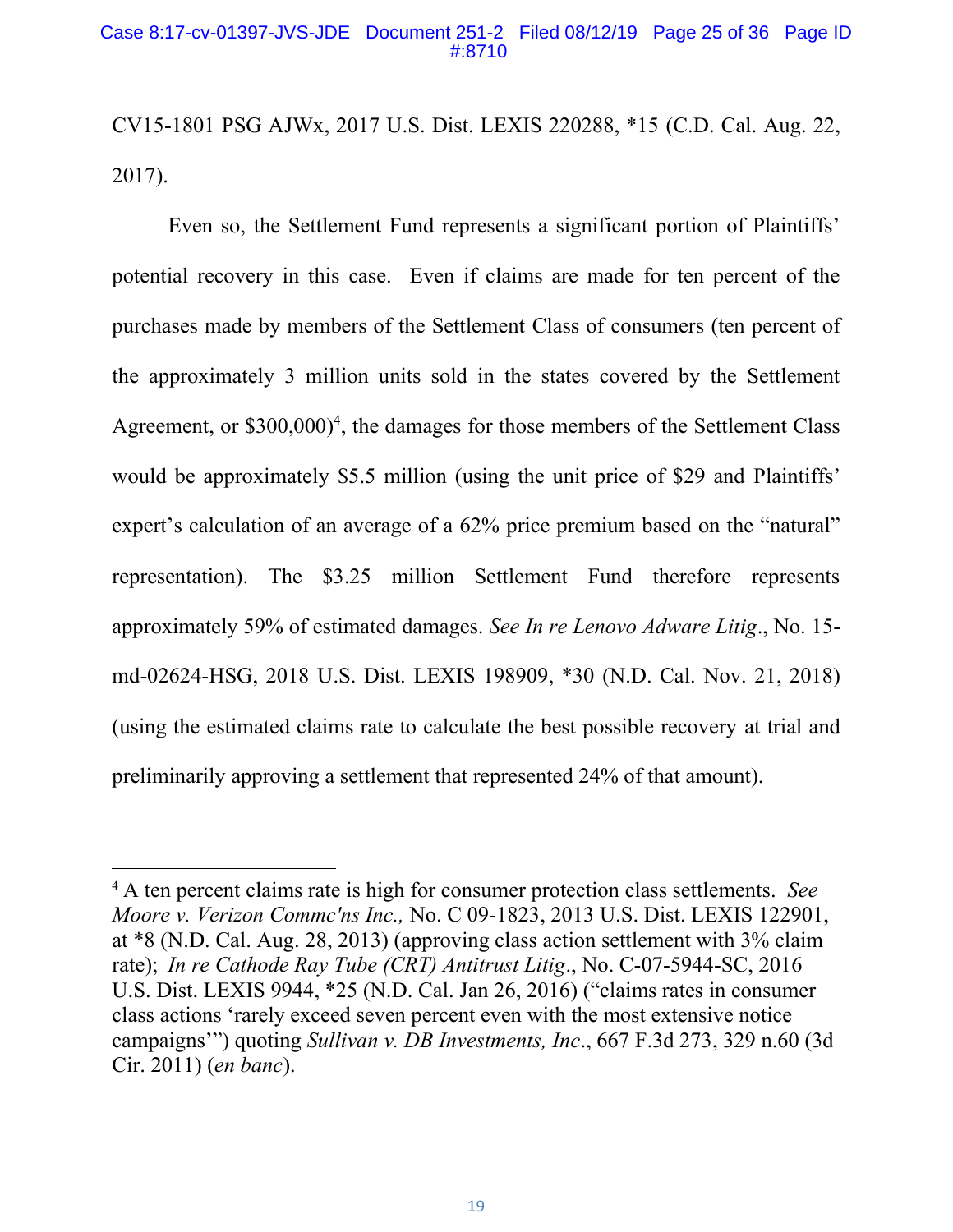### Case 8:17-cv-01397-JVS-JDE Document 251-2 Filed 08/12/19 Page 26 of 36 Page ID #:8711

Moreover, the Settlement Agreement provides injunctive relief in the form of an agreement by Defendant to conduct testing of fiber lash products for which Younique describes the ingredients thereof as "natural" for a period of three years. Settlement Agreement § IV.B. This testing ensures that members of the Settlement Class and consumers in general can rely on Younique's "natural" representations in the future and adds value to the Settlement Agreement that weighs in favor of preliminary approval. *See In re Netflix Privacy Litig*., No.: 5:11-CV-00379 EJD, 2013 U.S. Dist. LEXIS 37286, at \*21 (N.D. Cal. Mar. 18, 2013) (settlement value "includes the size of the cash distribution, the *cy pres* method of distribution, and the injunctive relief"), appeal dismissed (Dec. 19, 2013); *Nat'l Rural Telecomms. Coop. v. DIRECTV, Inc*., 221 F.R.D. 523, 527 (C.D. Cal. 2004) ("It is the complete package taken as a whole, rather than the individual component parts, that must be examined for overall fairness.") (quoting *Officers for Justice*, 688 F.2d at 628).

# <span id="page-28-2"></span><span id="page-28-1"></span><span id="page-28-0"></span>**ii. The Effectiveness of Class Notice and Processing of Claims**

As explained by the 2018 Advisory Committee Notes to Fed. R. Civ. P. 23, a "claims processing method should deter or defeat unjustified claims, but the court should be alert to whether the claims process is unduly demanding." For the reasons set forth in Section C, below, the proposed method of processing claims here strikes that delicate balance, and this factor weighs in favor of final approval.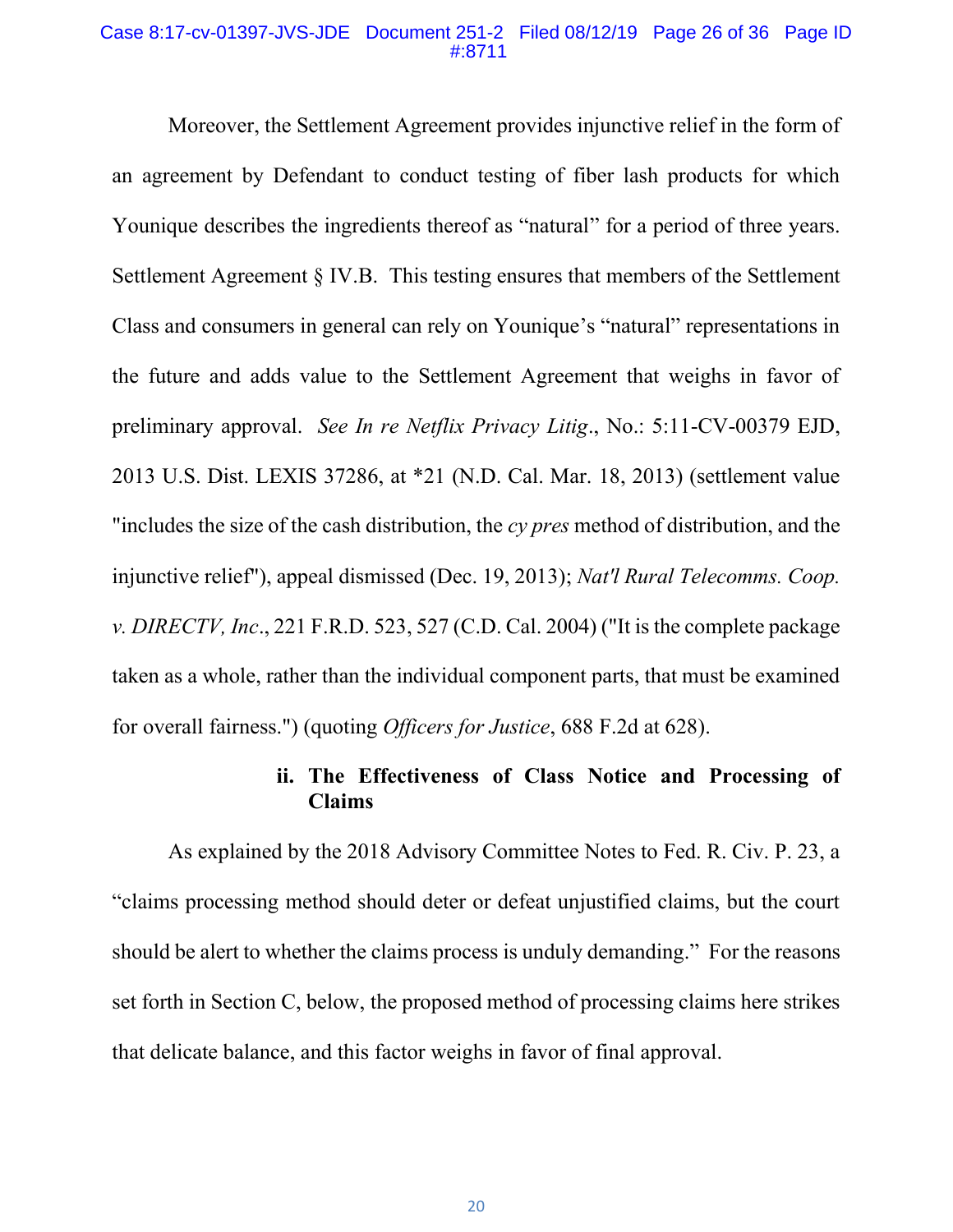### <span id="page-29-1"></span><span id="page-29-0"></span>**iii. The Proposed Attorneys' Fees**

The Settlement Agreement provides that Class Counsel may apply for an award of attorneys' fees of no more than one-third of the Settlement Fund and expenses up to \$175,000. Settlement Agreement § X.A. Such requests have frequently been granted in class actions in this Circuit, including consumer protection class actions. *See, e.g., Ford v. CEC Entm't Inc*., No.: 14cv677 JLS (JLB), 2015 U.S. Dist. LEXIS 191966, \*15 (S.D. Cal. Dec. 14, 2015) (["one-third"] of the common fund is in line with other attorneys' fees awards in California."); *Beaver v. Tarsadia Hotels*, No. 11-cv-01842-GPC-KSC, 2017 U.S. Dist. LEXIS 160214, \*28 (S.D. Cal. Sep. 28, 2017) ("California courts routinely award attorneys' fees of onethird of the common fund."). As the maximum attorney's fees and expenses Plaintiffs may seek are in line with typical awards in this Circuit, and the fee and expense request will be reviewed by the Court (and available for review by the Settlement Class), this factor weighs in favor of preliminary approval.

# **iv. There Exists No Agreement Required To Be Identified Under Rule 23(e)(3)**

Apart from the Settlement Agreement and other materials associated with the negotiation of the Settlement (and disclosed herein), there are no additional agreements between the Parties or with others made in connection with the Settlement. Accordingly, this factor weighs in favor of final approval of the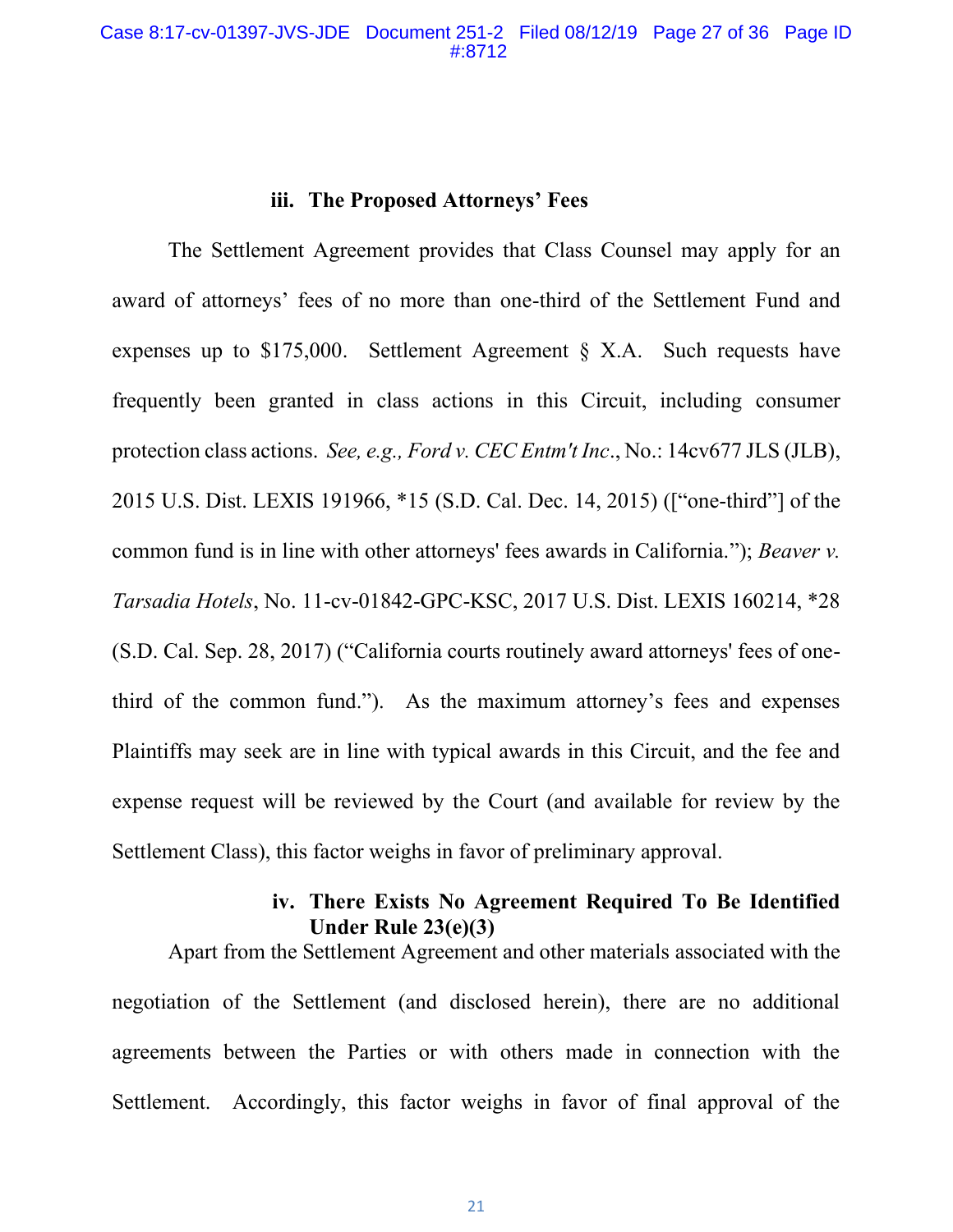### Case 8:17-cv-01397-JVS-JDE Document 251-2 Filed 08/12/19 Page 28 of 36 Page ID #:8713

Settlement.

# **d. The Proposal Treats Members of the Settlement Class Equitably Relative To Each Other**

The 2018 Advisory Committee Notes to Fed. R. Civ. P. 23 explain that this factor "calls attention to a concern that may apply to some class action settlements inequitable treatment of some class members vis-a-vis others. Matters of concern could include whether the apportionment of relief among class members takes appropriate account of differences among their claims, and whether the scope of the release may affect class members in different ways that bear on the apportionment of relief." *Id.*

None of the concerns raised by the 2018 Advisory Committee Notes are present here. Each member of the Settlement Class is treated in the same manner with respect to the claims they are releasing and their eligibility for an award, with the amount of the award dependent on the number of Products purchased by each Class Member. This approach provides Participating Claimants the ability to obtain a payment commensurate with their potential losses, as compared to other members of the Settlement Class. This structure is fully in line with the 2018 Committee Notes' directive to "deter or defeat unjustified claims" without being "unduly demanding." *Id.* Accordingly, this favor weighs in favor of approval of the Settlement.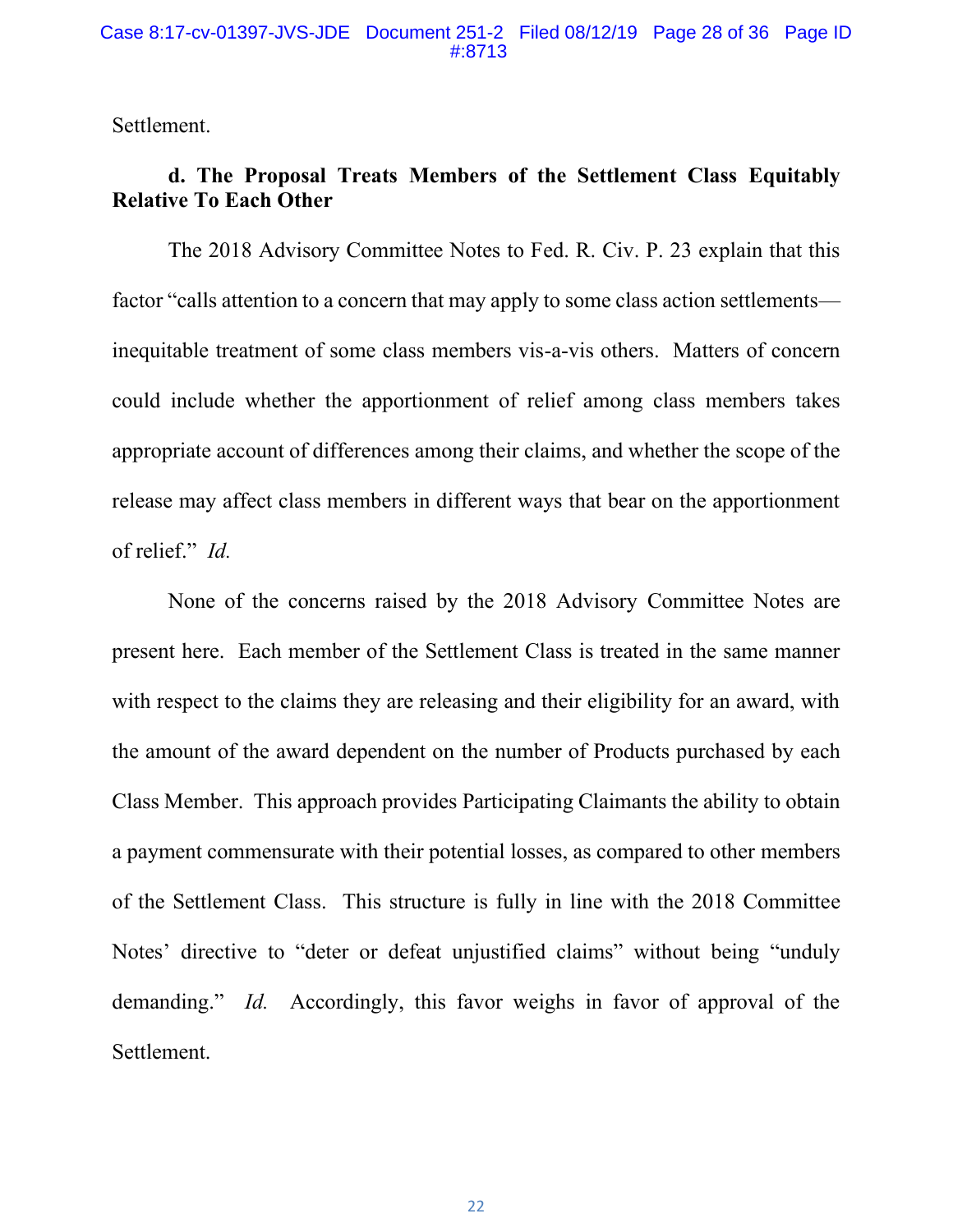## <span id="page-31-0"></span>**2. The Proposed Settlement Satisfies the** *Churchill* **Factors**

*Churchill* sets forth the factors that the Ninth Circuit considers in valuating class actions settlement. *See Churchill*, 361 F.3d 566, 575-76. Many of those factors overlap with the Rule 23(e)(2) requirements and are discussed above. *Churchill* sets forth several additional factors which also weigh in favor of preliminary approval in this case: a) the Strength of the Plaintiffs' case; b) the extent of discovery completed and the stage of the proceedings; c) the presence of a governmental participant; and d) the reaction of the class members of the proposed settlement.

# **a. The Strength of Plaintiffs' Case**

Plaintiffs believe they have built a strong case for liability and damages. The heart of Plaintiffs' claims is that Defendant adopted, promulgated, and benefited from the representation that the Fiber Lashes were composed of natural ingredients. Plaintiffs believe there is ample evidence that the fibers were not "natural."

|                         |  | See Generally, Plaintiffs' Opp. Motion <i>In Limine</i> No. 2 to Exclude Jeff |  |  |  |  |
|-------------------------|--|-------------------------------------------------------------------------------|--|--|--|--|
| McFadden (Dkt. $157$ .) |  |                                                                               |  |  |  |  |

 *See* Dkt. 111, Opp. Class Cert. at 9:14-26 for the manufacturing history of the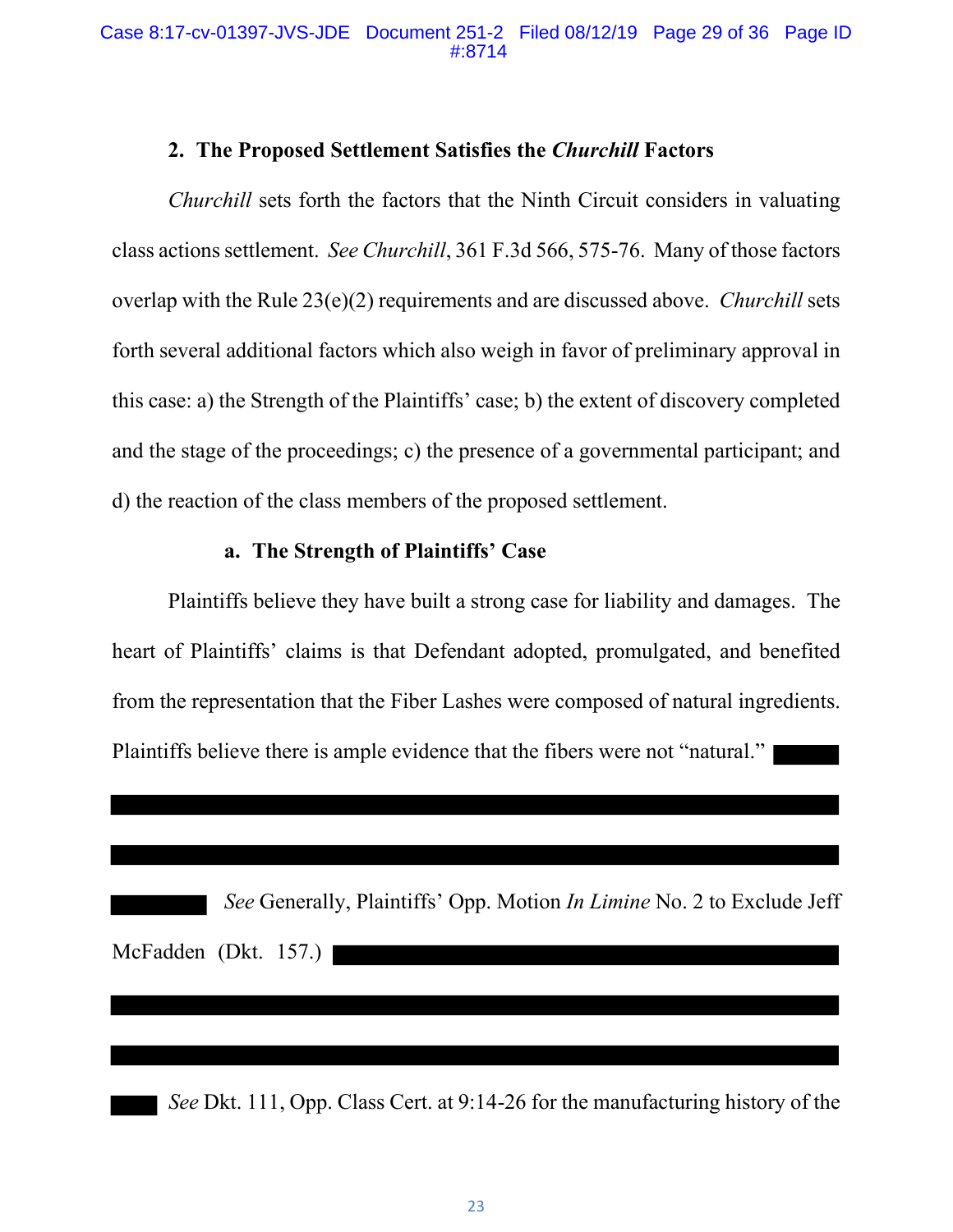### Case 8:17-cv-01397-JVS-JDE Document 251-2 Filed 08/12/19 Page 30 of 36 Page ID #:8715

Product. During the next 18 months of selling the Fiber Lashes, Younique did not disclose that the fibers were synthetic. Plaintiffs believe that using this evidence they could prove Defendant's deceptive conduct; Defendant contends that it had no obligation to make disclosures because it had already changed suppliers by the time it received the Six Plus email (*see* Dkt. 111, 9:14-26). The Court denied Defendant's motion for summary judgment with respect to a number of Plaintiffs' claims. (Dkt. 136.)

Plaintiffs also calculated classwide price-premium damages in this case using a hedonic regression model designed to capture how much more Defendant charged over similar products that did not contain a "natural" representation on the packaging. (Dkt.  $146-2$ ).<sup>5</sup>

Nonetheless, significant litigation risks and risks of delay still exist, which militate in favor of the settlement. *See* Section III.1.C.i, *supra*.

# **b. The Extent of Discovery Completed and The Stage of Proceedings**

Before entering into settlement discussions on behalf of class members, counsel should have "sufficient information to make an informed decision." *Linney*, 151 F.3d at 1239. This litigation has been ongoing for more than two years and the parties have formally exchanged extensive discovery. *See* Gonnelli Decl. ¶ 9.

<sup>5</sup> Younique moved to exclude both Plaintiff's liability and damages expert. (*See*  Dkts.141 and 142).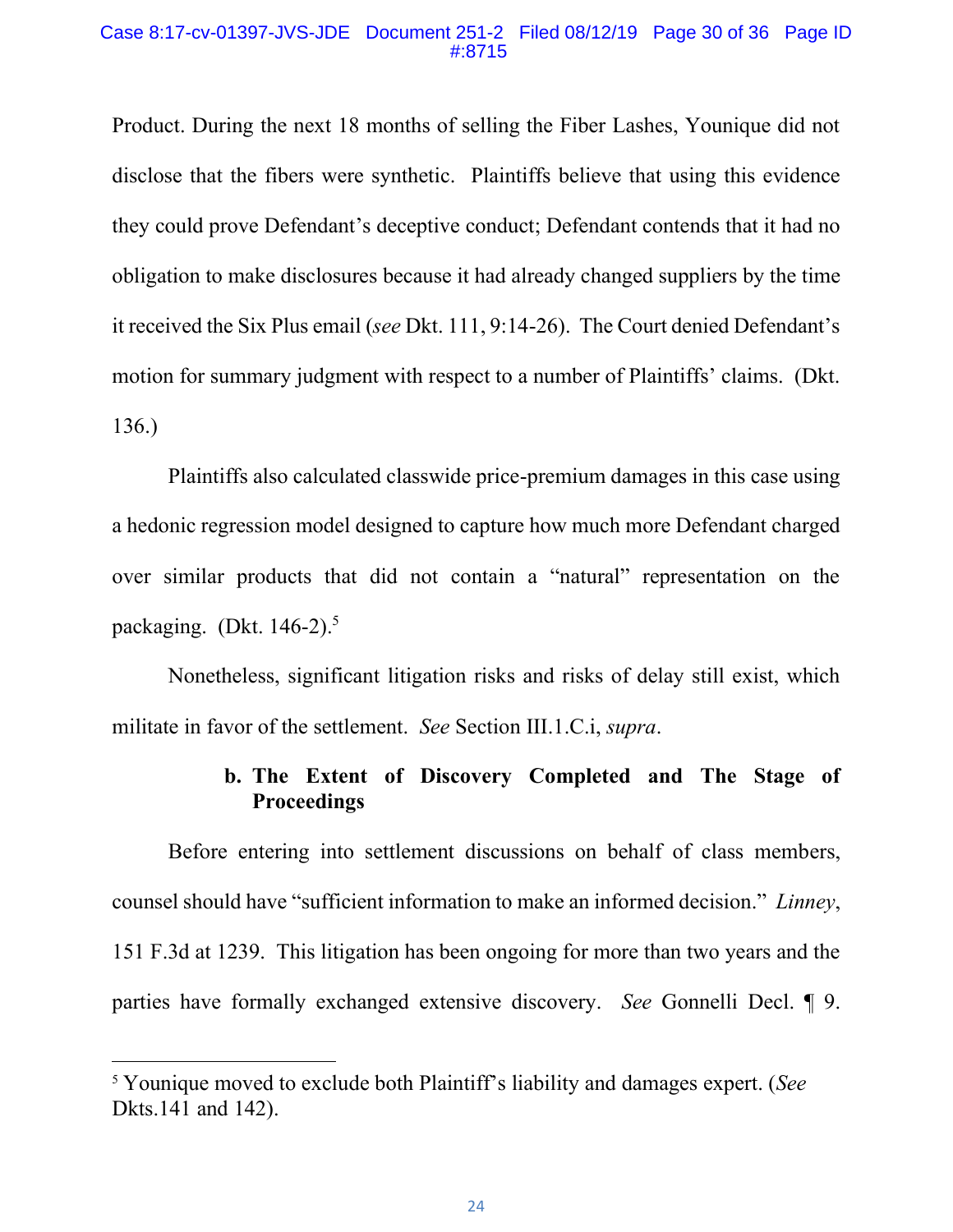### Case 8:17-cv-01397-JVS-JDE Document 251-2 Filed 08/12/19 Page 31 of 36 Page ID #:8716

Younique provided almost 6,000 documents in discovery regarding the sales, marketing and composition of the Product. *Id*. Plaintiffs conducted depositions of Defendant's corporate representatives and Defendant deposed Plaintiffs and Plaintiffs' experts. *Id*. Additionally, since the Settlement was reached, Younique has provided confirmatory discovery regarding the volume of sales for the Product in additional states. *Id*.

As set forth above, the Parties have also briefed a motion to dismiss, a motion for summary judgment, motions for certification and decertification, motions *in limine* and appellate motions. They also completed almost all trial-related documents and were prepared to proceed to the pretrial conference in February. Accordingly, the Parties are now well aware of the strengths and weaknesses of their claims and defenses, and are well-equipped to negotiate the Settlement Agreement. This factor supports preliminary approval.

### <span id="page-33-0"></span>**c. The Presence of a Government Participant**

As there is no governmental participant in this action and the Parties have not yet provided notice to the class members, this factor is irrelevant for the purposes of preliminary approval. *See Pederson v. Airport Terminal Servs*., 2018 No. CV 15-02400-VAP (SPx), 2018 U.S. Dist. LEXIS 93862, \*23 (C.D. Cal. Apr. 5, 2018).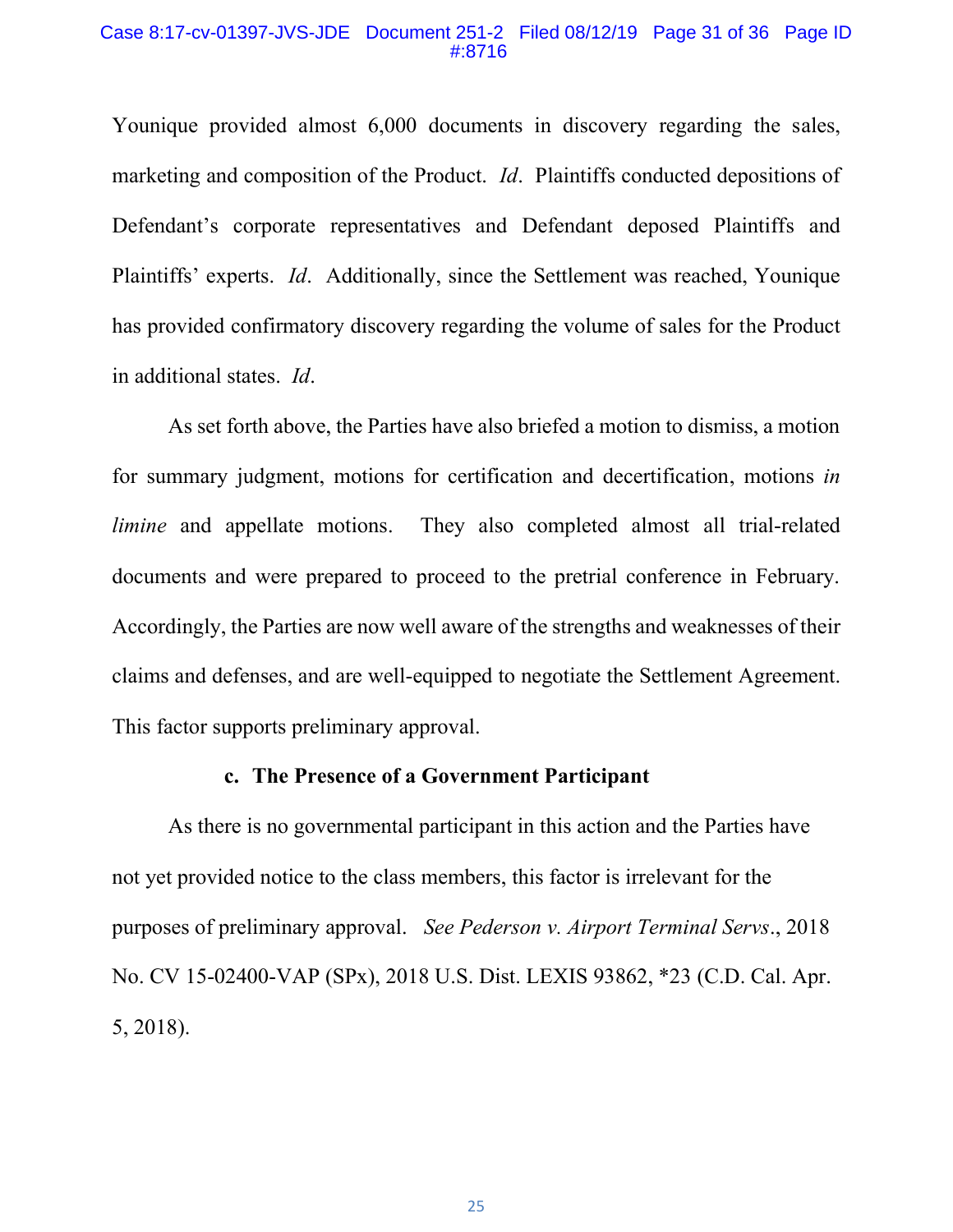# **d. The Reaction of Members of the Settlement Class to the Proposed Settlement**

The Class has yet to be notified of the settlement or been given an opportunity to object, so it is premature to assess this factor. Before the final approval hearing, the Court will receive and have the opportunity to review any objections or other comments received from members of the Settlement Class, along with a full accounting of all opt-out requests. This factor is premature.

Accordingly, the factors discussed above counsel in favor of preliminary approval.

# **C. The Proposed Notice Plan Should Be Approved**

# **1. The Settlement Provides for the Best Method of Notice Practicable Under the Circumstances**

The federal rules require that "[t]he court must direct notice in a reasonable manner to all class members who would be bound by the proposal." Fed. R. Civ. P.  $23(e)(1)$ . Where the settlement class is certified pursuant to Rule  $23(b)(3)$ , the notice must also be the "best notice that is practicable under the circumstances, including individual notice to all members who can be identified through reasonable effort." Fed. R. Civ. P. 23(c)(2)(B).

The parties have agreed on a Notice Program designed to directly reach as many Settlement Class members as possible and encourage them to claim compensation under the settlement. Younique has a robust customer database that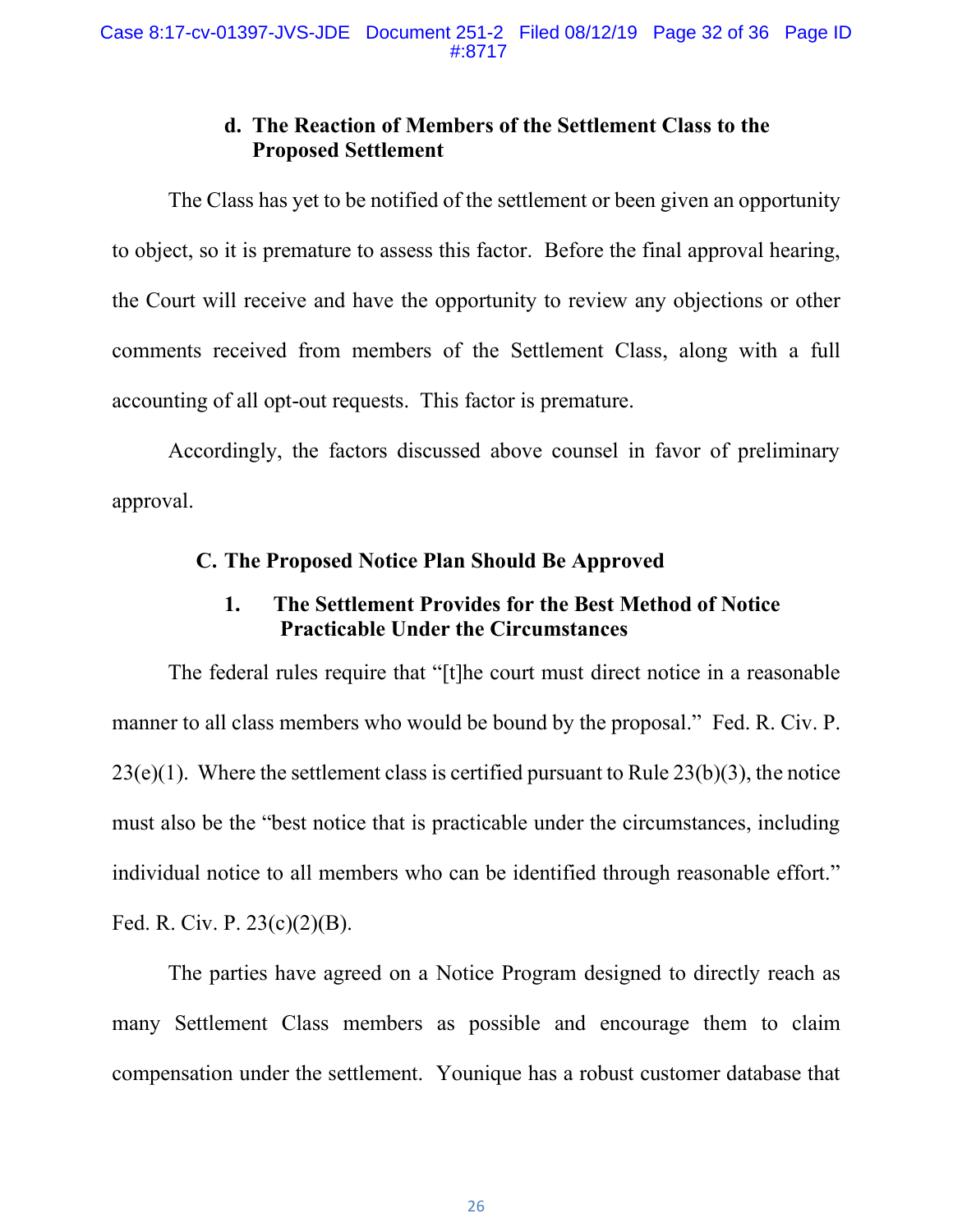will allow the overwhelming majority of members of the Settlement Class to be identified and contacted directly. The Claims Administrator will launch a social media campaign to reach those members of the Settlement Class that could not be reached directly through email or mail. The Notice Program includes:

- a. Emailing the Notice to the potential Settlement Class members for which Younique has email contact information;
- b. Mailing the Notice to any Settlement Class members for whom the email is returned as undeliverable;
- c. Launching an internet banner and social media network advertisement campaign to reach those members of the Settlement Class that could not be reached directly through email or mail; and
- d. Posting the Long-Form Notice on a dedicated case website to enable potential Settlement Class members to obtain information about the settlement and file a claim online.

*See* Fenwick Declaration, ¶¶ 5-12. Plaintiffs request that the Court approve this method of notice as the best practicable under the circumstances.

# **2. The Proposed Form of Notice Adequately Informs Settlement Class Members of The Settlement and Their Right to Object**

The notice provided to class members should "clearly and concisely state in plain, easily understood language: (i) the nature of the action; (ii) the class definition; (iii) the class claims, issues, or defenses; (iv) that the class member may appear through counsel; (v) that the court will exclude from the class any member who requests exclusion; (vi) the time and manner for requesting exclusion; and (vii) the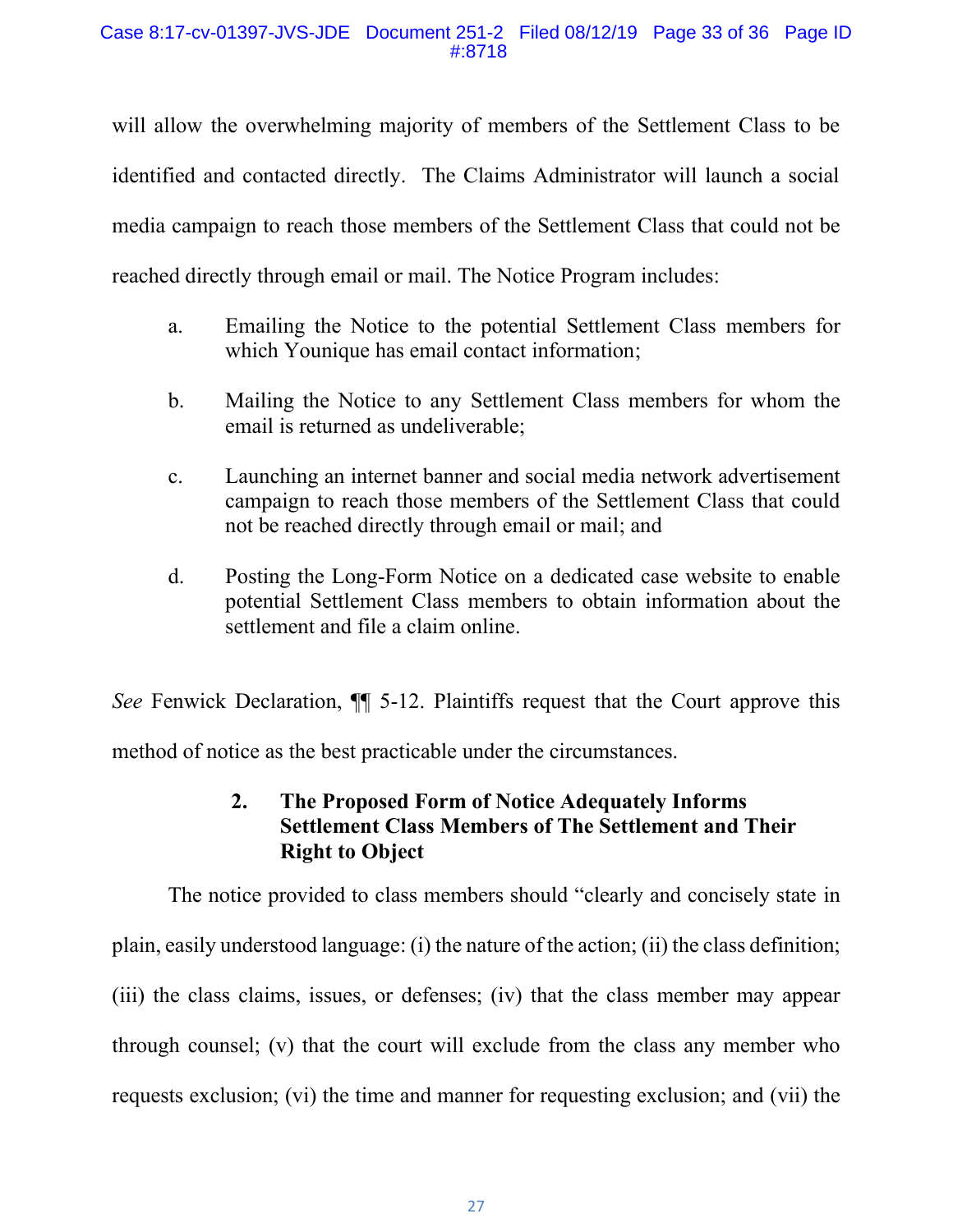### Case 8:17-cv-01397-JVS-JDE Document 251-2 Filed 08/12/19 Page 34 of 36 Page ID #:8719

binding effect of a class judgment on class members." Fed. R. Civ. P. 23(c)(2)(B). The form of notice proposed by the Parties complies with those requirements. *See* Exs. C, D, and E to the Settlement Agreement.

Plaintiffs believe that the proposed method and form of notice is the most effective way to alert members of the Settlement Class to the existence of the Settlement and convey detailed information about submitting claims and the settlement approval process, and ask that the Court approve the forms of notice and Notice Plan. *See Chester v. TJX Cos.,* No 5:15-cv-01437-ODW (DTB)*,* 2017 U.S. Dist. LEXIS 201121, \*7 (C.D. Cal. Dec. 5, 2017) (approving similar notice plan).

# <span id="page-36-0"></span>**D. Appointment of a Settlement Administrator**

In connection with the Court's preliminary approval of the Settlement, the Parties also ask the Court to appoint Scott Fenwick of the Heffler Claims Group to serve as Settlement Administrator. Heffler Claims Group has provided class action services in over 1,000 settlements varying in size and complexity over the past 50 years. During the past 50 years, Heffler distributed hundreds of millions of notices and billions of dollars in settlement funds and judgment proceeds to class members and claimants. *See* Fenwick Decl., ¶ 2. The costs of notice and claims administration – anticipated to be approximately \$200,000 – will be paid from the Settlement Fund and will serve to inform Settlement Class members of their due process rights to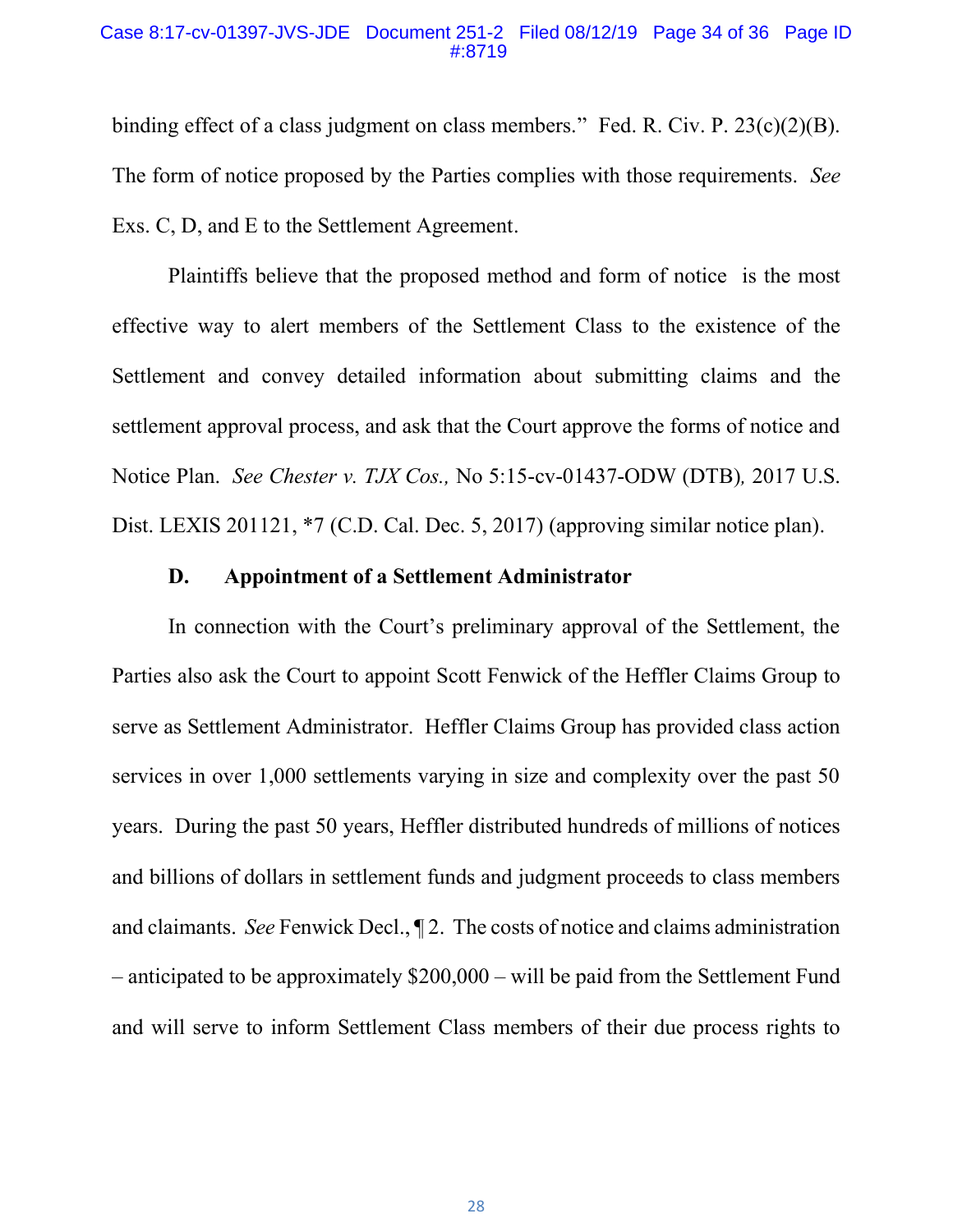object or opt out and to inform them of the valuable compensation of which they can avail themselves. *See, e.g*., Settlement Agreement, ¶¶ IV.2.a.

# **IV. CONCLUSION**

Plaintiffs respectfully request that the Court enter the accompanying proposed Preliminary Approval Order certifying the proposed Settlement Class; granting preliminary approval of the proposed settlement; directing dissemination of notice to the Class pursuant to the proposed notice plan; appointing a Settlement Administrator for the dissemination of notice and establishment of a Settlement Fund; and setting a schedule for final approval and related deadlines.

Dated: August 12, 2019 NYE, STIRLING, HALE & MILLER, LLP

By: <u>/s/</u><br>Jonathan D. Miller (CA 220848) Alison M. Bernal (CA 264629) 33 West Mission St., Suite 201 Santa Barbara, CA 93101 Telephone: (805) 963-2345 Facsimile: (805) 284-9590 [jonathan@nshmlaw.com](mailto:jonathan@nshmlaw.com) [alison@nshmlaw.com](mailto:alison@nshmlaw.com)

### CARLSON LYNCH SWEET KILPELA & CARPENTER, LLP

By: */s/*

Todd D. Carpenter (CA 234464)

1350 Columbia Street, Ste. 603 San Diego, CA 92101 Telephone: (619) 762-1900 Facsimile: (619) 756-6991